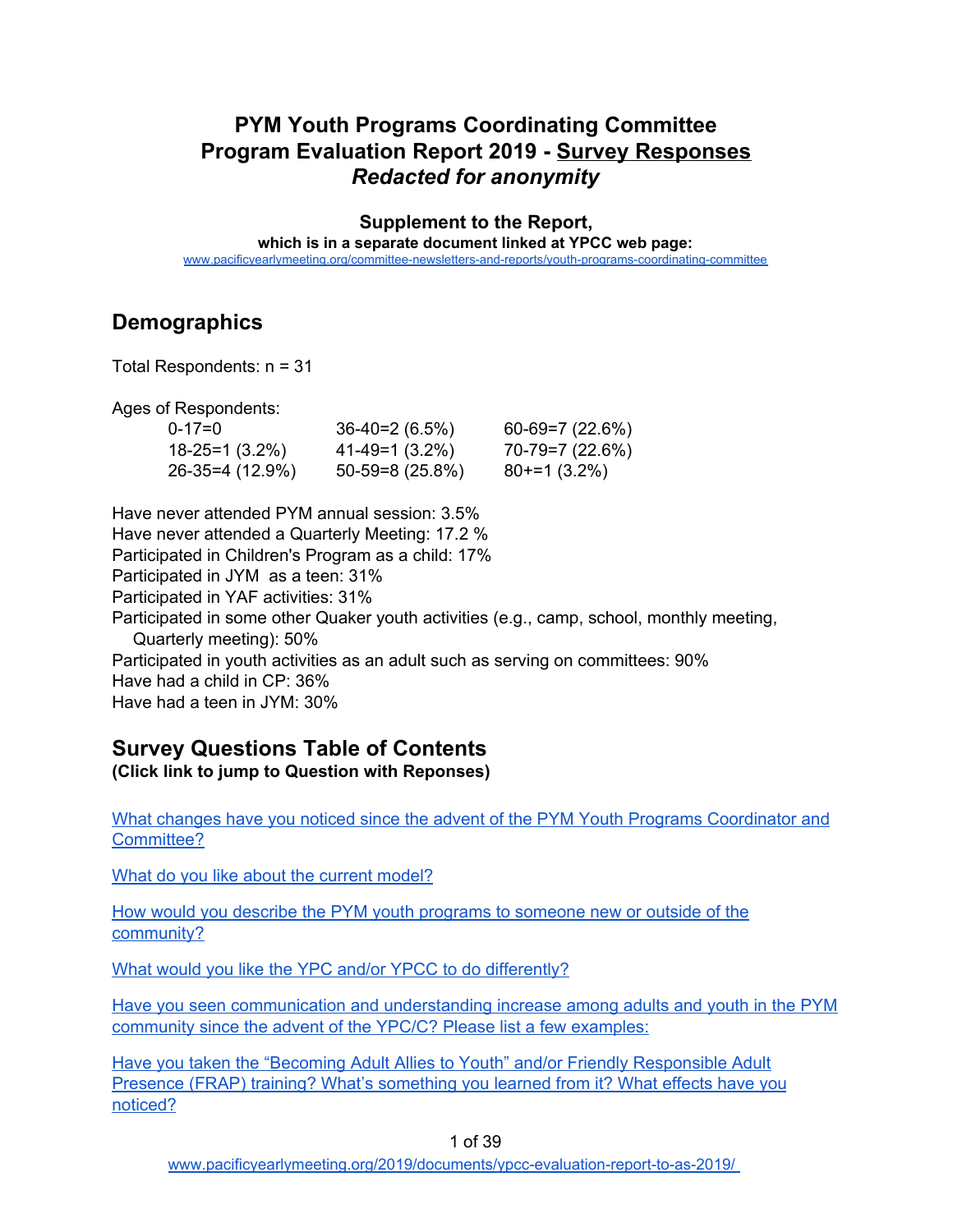What services have you used or received from the YPCC program? What [resources](#page-14-0) have you found most [helpful?](#page-14-0)

Types of support or services received (some [respondents](#page-14-1) list more than one service received):

What effects do you notice of youth [participation](#page-16-0) in regional gatherings such as Annual Session or Quarterly Meetings [\(Children's](#page-16-0) Program, Teen Program, Young Adult Friends, overall event)?

What have you noticed from any youth [\(including](#page-19-0) yourself if you're a youth) who have participated in [activities/events](#page-19-0) supported by the YPCC, or who have received help with travel and [registration](#page-19-0) for events?

What have you noticed or heard from youth in your [community](#page-21-0) (or you as a youth) who have participated in Friends [service-learning](#page-21-0) opportunities, such as work with Quaker Oaks Farm, AFSC, FCNL, FWCC Youth Pilgrimage, Unity with Nature [Committee,](#page-21-0) Peace and Social Order [Committee](#page-21-0) activities, Quaker Earthcare Witness, Friends' presence at Standing Rock or [Women's](#page-21-0) March, etc.?

Do you have any ideas about how youth (or yourself as a youth) who [participate](#page-23-0) in such activities could make your group and the PYM [community](#page-23-0) more aware of their activities and [actions?](#page-23-0)

In what ways do you see youth taking leadership (or do you as a youth take [leadership\)](#page-25-0) in Monthly Meeting, Quarterly Meeting, PYM, or other PYM Friends' [communities?](#page-25-0)

Of everything that the [YPCC/YPC](#page-26-0) has initiated and been deeply involved with, what are you most [excited](#page-26-0) about?

Are there any other activities that youth in your [community](#page-27-0) would be interested in that the YPCC could [support?](#page-27-0)

Comments about "Has the YPCC improved the quality of the youth programs [year-round](#page-28-0) within the broad scope of [PYM?"](#page-28-0)

Secretarial / Admin work: Should PYM consider hiring someone [designated](#page-29-0) to do such a job on behalf of all the [committees](#page-29-0) and the YM, and then focus the YPC's work more narrowly? Or does it make sense to have the job [description](#page-29-0) for the YPC include such [secretarial/administrative](#page-29-0) tasks? Any other thoughts about this?

Any comments about the cost of employing a Youth Programs [Coordinator?](#page-31-0)

While this program evaluation has a broader scope and is separate from any [performance](#page-33-0) review of our employee, the Youth Programs [Coordinator](#page-33-0) (YPC), we do welcome any feedback on Alyssa's YPC work here. [Comments:](#page-33-0)

Is there [anything](#page-35-0) else you would like the YPCC to know?

## **Survey Responses (anonymized):**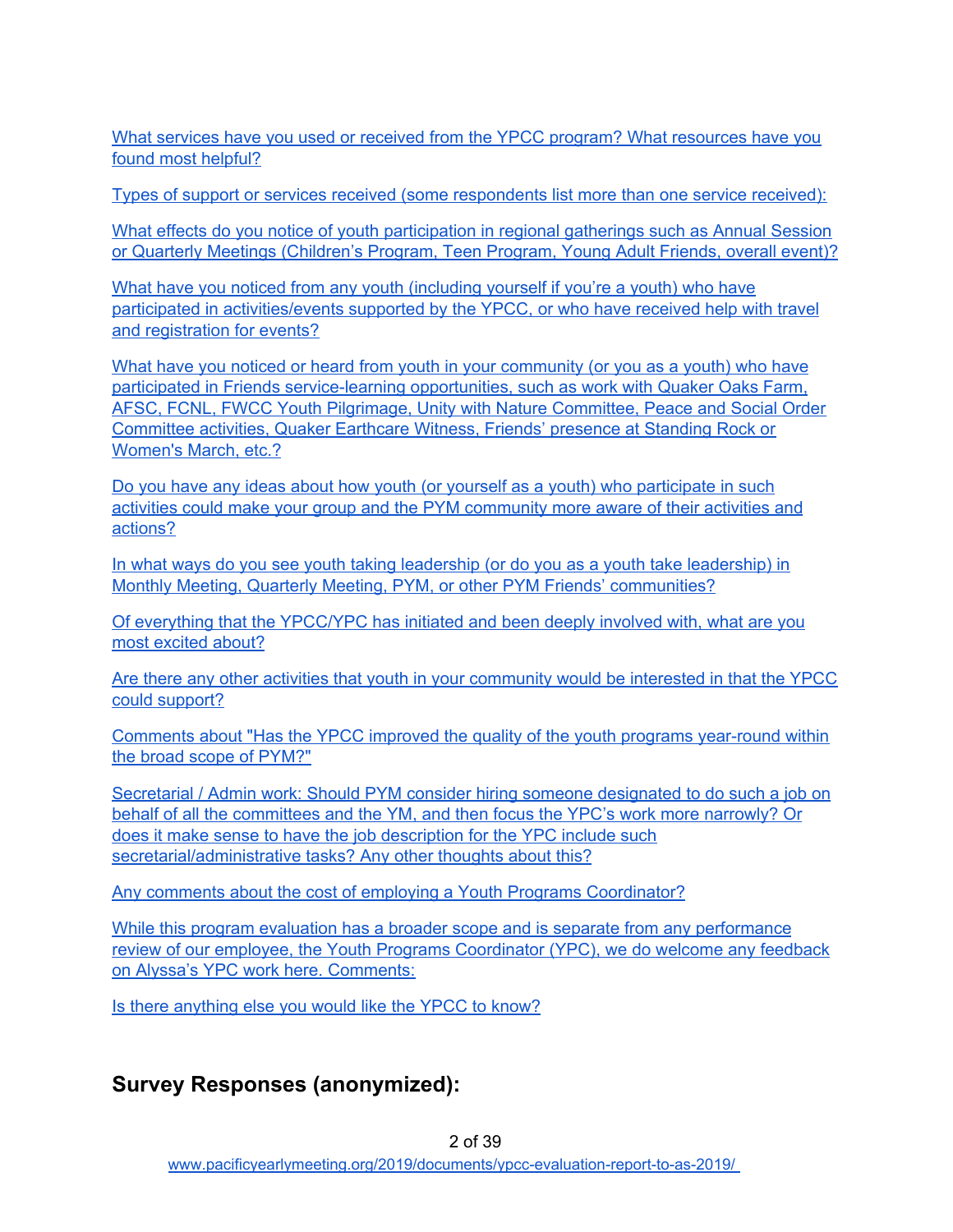# <span id="page-2-0"></span>**What changes have you noticed since the advent of the PYM Youth Programs Coordinator and Committee?**

#### *29 responses: 79% positive*

As of now, I cannot perceive any changes at the local level. When benefits of the YPC are discussed, they are generally restricted to the workings of the Annual Session.

1) Much more awareness of programs for youth

2) Engagement from PYM in the community was significantly increased through this role 3) There seems to have been more opportunities presented and greater participation for our youth to participate in service and fellowship opportunities

I was not a participant of the annual session prior to the advent of the position.

The children and Junior Meeting, and Young Adult Friends are served better. Young Adult Friends has grown and become more active.

None

I came to PYM after YPC had been established

An increase in the number of teen focused events around the 1 day quarterlies

good everything

I am pretty new. I began last year and a JYM adult committee member and a FRAP.

Greater integration of teen programming across the quarterly meetings and YM; specifically when I served on CPQM Teen Program Committee Alyssa as YPC was available to and participated in our planning sessions for quarterly meeting and brought great insight and outreach, and even facilitated cross-attendance by teens from the two QMs at each other's sessions on occasion. Also the regularly occurring youth ally workshops around the state increased the pool of potential FRAPs, which is a help at all levels.

youth programs feel more cohesive, clearer definitions of adult roles when working with youth, stronger intergenerational community, more young people traveling in the ministry

I have noticed some more interaction between the "adult" PYM and the youth programs at plenaries at PYM. I have no direct interaction with the youth programs, so can't say how that's changed.

The high level of activity around the YP is noticeable, especially around annual session when everybody's hearing about it all.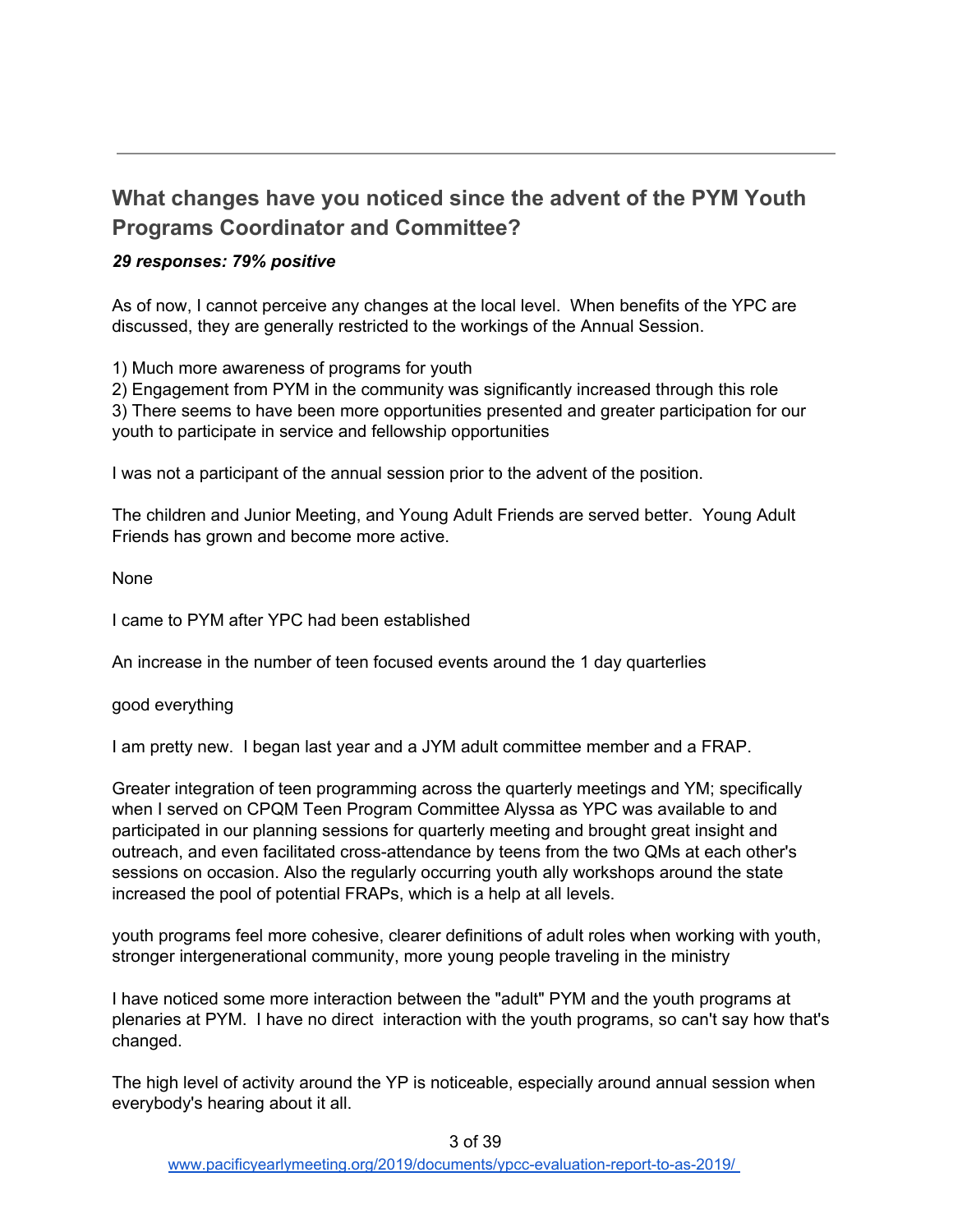I have heard of more activities.

1. From what I've heard, the Respectful Relationships event at annual session has a healthier foundation and structure. I used to feel worried about how it was being held and what could happen if information was shared that was more than the group was able to hold safely. 2. Alyssa took on a lot of work to restructure and organize the PYM electronic communications system, which was good work but I don't think it was in her job description and I wish others had taken on that work so that Alyssa could focus on working more directly on coordinating youth programs

3. Alyssa felt inspired to create the spring camp at Quaker Oaks Farm focused on learning and coming to know the local native people. I'm sure this is also good work but the amount of time and energy that the YPC must have put into this endeavor seemed to serve far more Wukchumni youth than Quaker youth. While it was clear that the Quaker youth learned and experienced a lot about the native spiritual practices, it wasn't clear to me that the Quaker youth were learning more about Quakerism, which is where I think the focus of the YPC should be held. *[Note from YPCC: it is not actually a fact that the camp was Alyssa's idea or creation; she was asked by others to help along with other YPCC members.]*

I have not been involved and I don't have children, so have not seen the changes. I do know there was initial controversy over the proposal to hire a Youth Programs Coordinator. Then she quit right after the position was approved and she was hired.

Young people feel like there is a real place for them in the Yearly Meeting and there's better communication between members and committees in the YM in general.

I've noticed a definite increase of input and outreach from the YPC in support of pym youth.

I have noticed an increase in the safety, and professionalism of all our youth programs. It seems that more is possible today than it was before the YPC position. It felt like wheels were spinning before and this position has given quaker youth traction in CA.

We have had (more) intergenerational activities at Quarterly and Yearly Meetings, which has been great!

#### None

There is now a "go to" person to ask questions about what teens might like to do at Yearly and Quarterly gatherings. The role of FRAP seems clearer to both teens and FRAPs (and to bystanders like myself). It may be due to the specific teens' personalities as much as to the Youth Coordinator's efforts, but former-PYM-Teen-YAFs are present in greater numbers and have more dedication to Quakerism.

the adult allies workshop. not sure i'd have noticed any changes had i not been paying attention.

as adult co/clerk of JYM, the support of the YPC's institutional memory (written and oral) and the background checks were very important.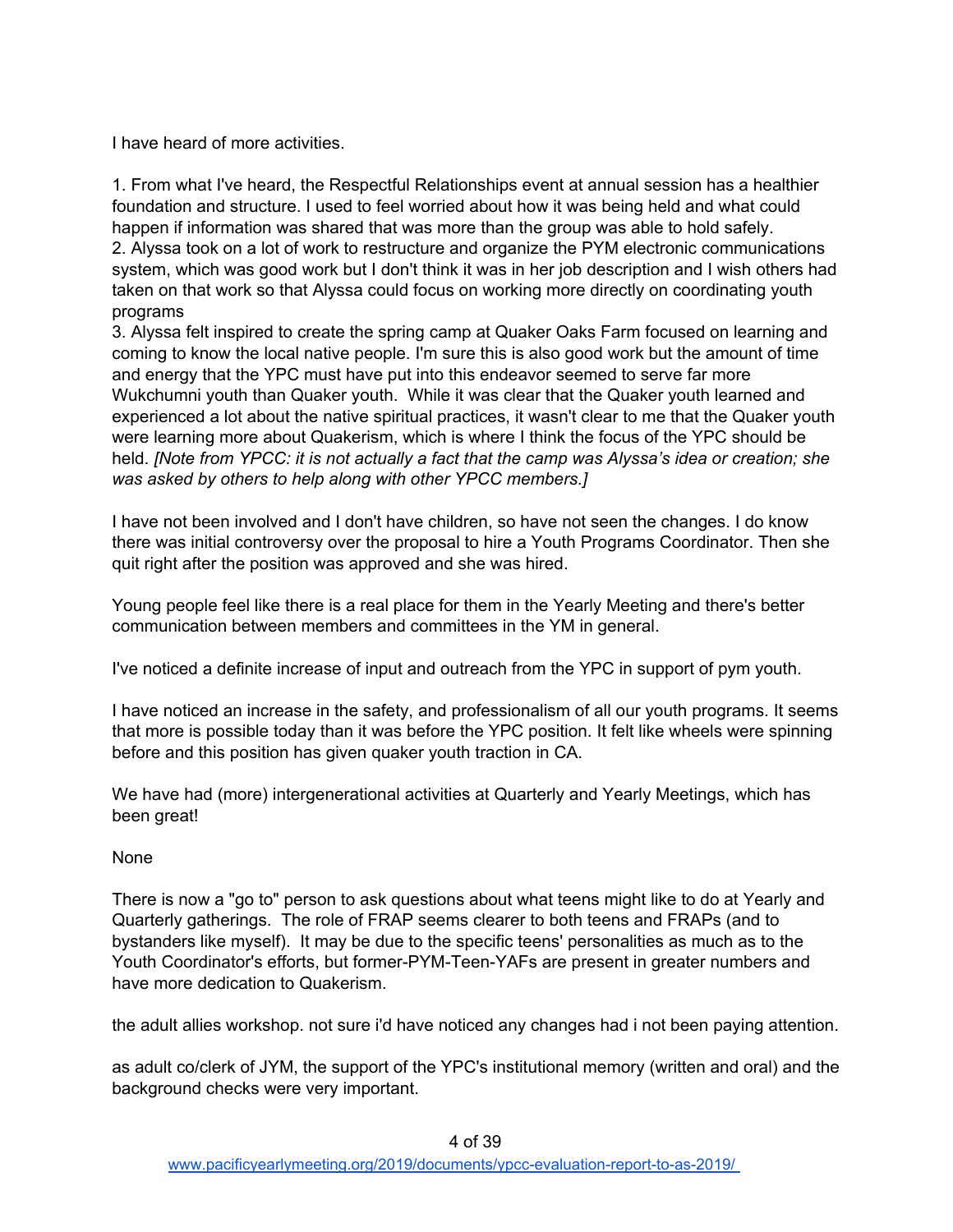More structure in youth programs at Annual Session and more linking of youth between sessions and between Quarterly Meeting sessions and Annual Session.

more activity and presence in the first few years, and higher visibility.

I have seen more interaction of youth/teens/adults at PYM. In my meeting, we have had direct support to help us with our small teen group, and have been able to share that support with another meeting who was starting a teen group, referred by Alyssa.

More structured JYM programs. More organized system around teens registering for PYM. Legal process defined and upheld. Native American respect and awareness elevated. Demise of the Young Adult Friends program as its own group - not sure if this is connected but happened simultaneously.

The Youth Programs Coordinator seems to have more of a support system. There has also been on longer term project started due to YPCC that I can think of (Spring break Wachumni (sp?) camp)

I don't have a clear recollection of what it was like before, but I have certainly been grateful for Alyssa's work, specifically her as a resource and access point for young people to the processes and necessary contacts to do things within the yearly meeting.

## <span id="page-4-0"></span>**What do you like about the current model?**

#### *27 reponses: 85% positive*

I am strongly inclined to consider the religious education and spiritual development of youth/children as one of the most important tasks of the Religious Society of Friends. The investment in the YPC signals that Friends understand this mandate.

A dedicated staff member is important.

I like it that there is a coordinator for the whole YM that is paid and works throughout the year.

#### **Nothing**

We need someone who knows what is going on across the YM that survives the short terms of nominated positions. After a year or two some Presiding Clerks and M&O Clerks have a reasonable idea of what is going on across the YM but it takes them time and is not an efficient way to operate as an organisation. We do not have great institutional memory over the medium term.

suits me and my family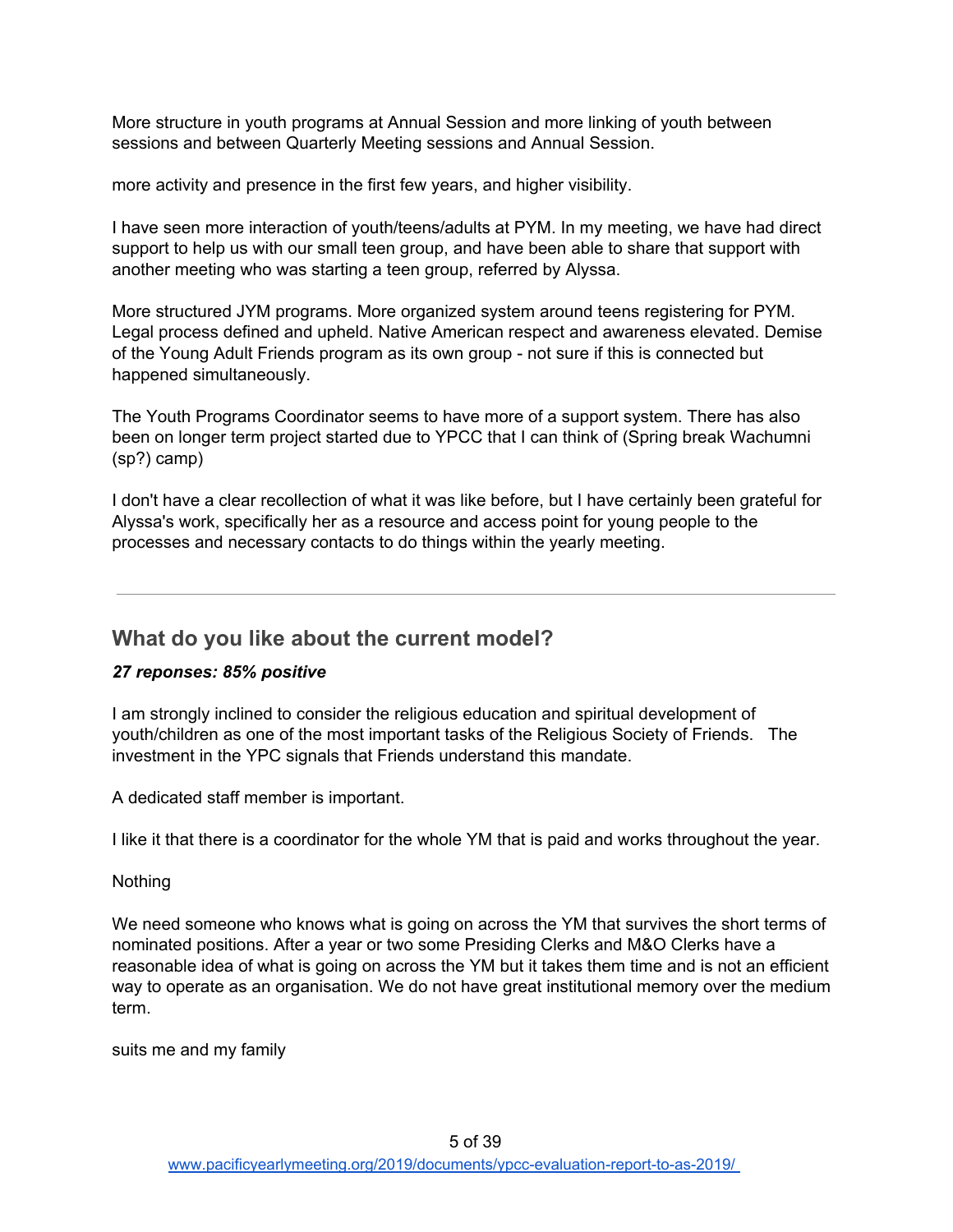I think options for children to join teens are good. I like that they can stay overnight with a co-ed group of teens or choose to sleep with their family/sponsor.

I have appreciated Alyssa's clarity about the YPC's job not being to do program; rather to resource and empower Meetings and Meeting youth and allies to create and implement program.

how the YPC supports youth programs throughout the yearly meeting, is really engaged with what youth need

I like seeing more interaction between the youth and "adults" - would like to see more. Would like to see us do a better job of not overlapping business plenaries with the youth programs so that parents don't have to leave plenaries to pick up children.

Those involved are all sincere and dedicated and have a vision for what this work can do.

More attention to youth.

I like knowing who to contact, that there is a single point person as a resource.

???

Dedicated support for youth

That there is a primary point person who has their finger on the pulse of the larger pym youth, FRAPs, Quarterly committees and parent/guardians.

I appreciate that the youth coordinator communicates and helps organize youth opportunities such as going to Pendle Hill."

I like that it enhances the program planning and structures we had in place and that it has begun expanding beyond those base programs.

See above!

Not familiar with it

The Coordinator is involved early in planning PYM youth events. Having an individual instead of a committee means we do not have to remember who is on the committee. The Coordinator is provided with adequate program resources.

institutional memory and help with red tape

In addition to engaging youth, it has picked up numerous small pieces (e.g., criminal record clearances of volunteers and the training of FRAPs) that need tending to. This has removed some of the rough edges.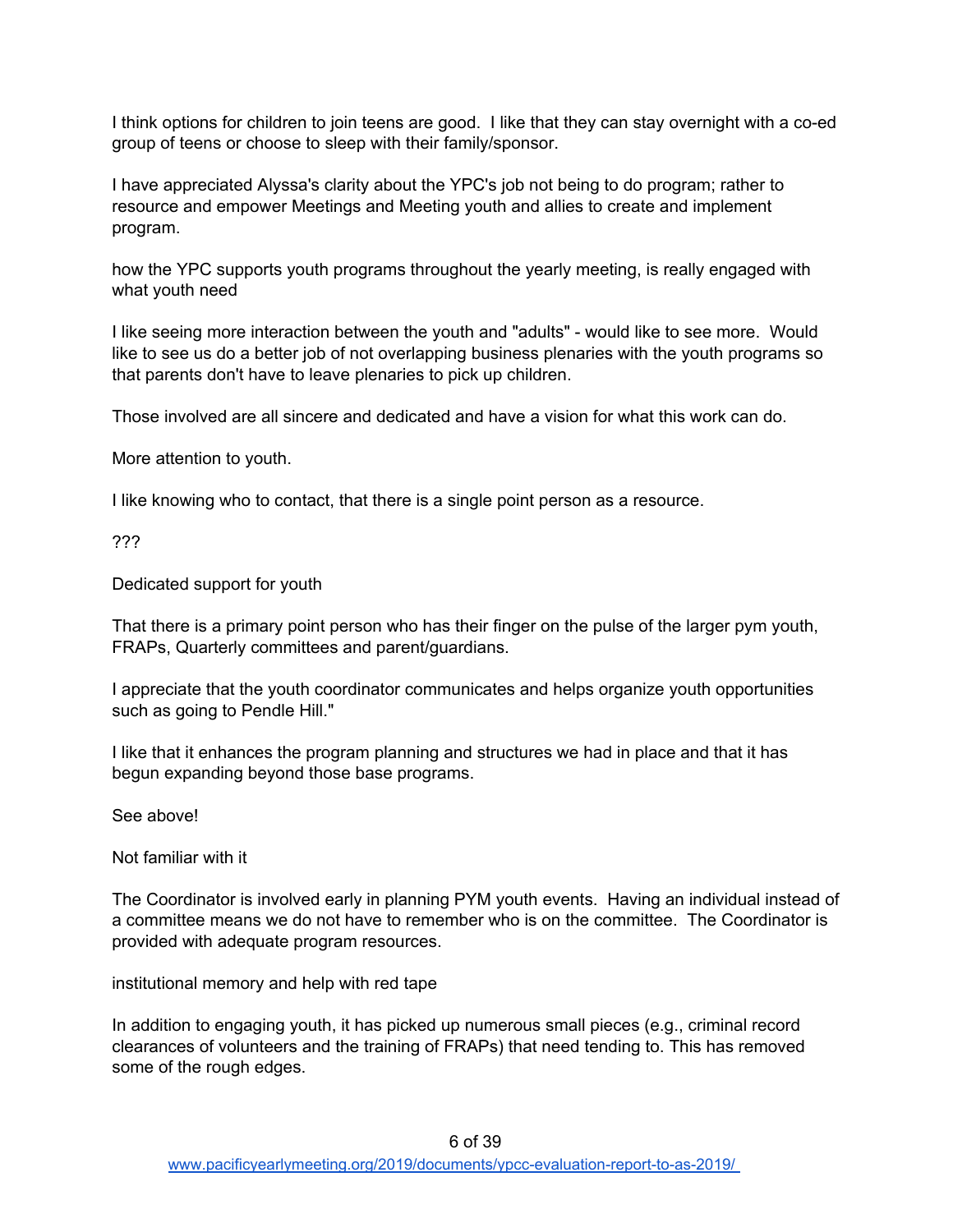Initial work to support and engage with existing committees and meetings-- eg quarterly teen committee-- and work to connect with "grass roots."

We can ask for/receive help to support our youth programs at our meetings and at PYM.

That there is a resource person for JYM committee who has broad understanding of PYM and technical/legal process. Also able to facilitate orientations at PYM and other gatherings for teens, FRAPS, parent/guardians. Institutional knowledge of youth programs. Commitment to fostering youth participation in PYM and monthly meetings. Able to use their time to train FRAPS and visit monthly meetings and other gatherings.

Its familiar to most Quakers, It seems that people on the committee tend to be engaged friends overall.

Those members then have access to more funds to help spearhead events like Nogales.

I hope and appreciate that the committee has been felt as a source of support for the YPC.

# <span id="page-6-0"></span>**How would you describe the PYM youth programs to someone new or outside of the community?**

#### *27 responses: 93% positive*

They are designed to instill a sense of the testimonies of Friends.

This is a program to coordinate, help develop and promote youth activities for fellowship, service and engagement in the life of the YM. It is important to provide a focus on our youth that would otherwise be lacking at the YM level.

#### Vibrant

There are excellent programs for children at YM and Quarterly Meetings, and other chances for young friends to meet throughout the year. I think the Young Adult Friends under 35 meet at least once more than at YM.

non-existent, deficient, invisible

That we have a YPC supported by a YPCC and that there are some teen programs at QMs and at YM plus a Wukchumni-Quaker camp in Spring. I know y'all work hard but it's difficult to know what you do beyond supporting Alyssa, managing the endowment fund and individual YAFs.

A lot of what Alyssa brings goes beyond youth programs, I am less clear about YPCC work and what I have seen of that has been things like bringing Julieed to AS 2018. That endeavour was confusing to me because I never came to understand what ministry she brought and the panel presentation about the Reunion General made it seem a lot like a number of YAFs got to go to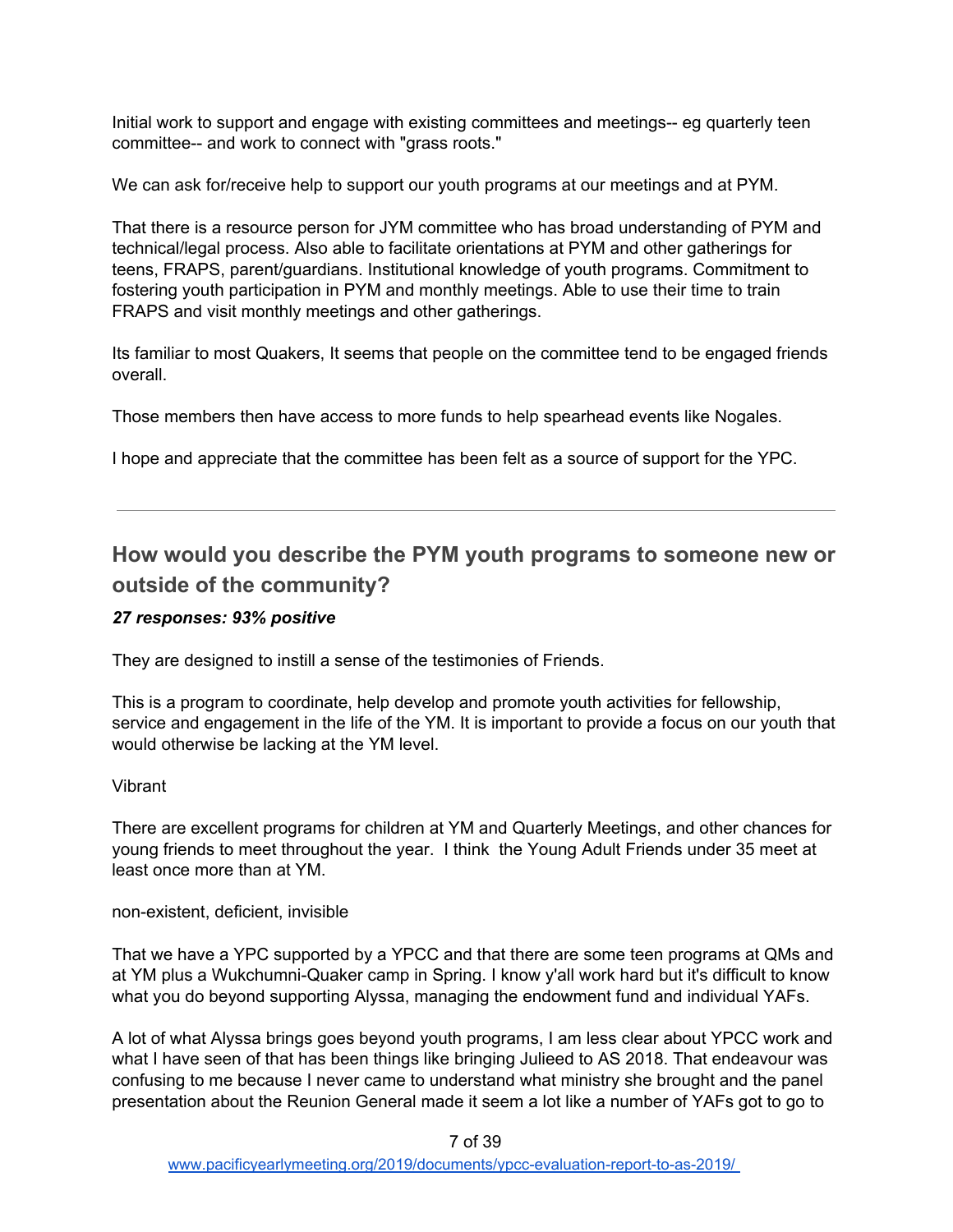Mexico and have a great gathering. There didn't seem to be any visible ministry that Julieed brought nor benefit for PYM other than through a couple of it's YAFs (though I'm not sure how closely related to PYM one or two of those YAFs actually were).

loving and inclusive

great and fun and fun to look forward to

New teens need to be fairly comfortable in their own skin; fairly independent and outgoing. The parent/sponsor might want to connect with adult and teen clerks and/or FRAPS when/shortly before a new young person joins in, if they are not available the first night during orientation.

Providing opportunities for Quaker young people to be and interact with and learn from one another in a setting free (ideally) from the distracting and deforming influences of the outside (commercialized/militarized/product-based) culture and society, and free from the peer pressure to conform to that society's norms, while exploring what it means to be a Quaker, a person of faith, compassion and conviction, in the world

fun, engaging, welcoming

An opportunity to experience community, responsibility for community-building, and a place to be safe just as you are.

Incredibly, PYM was able to collectively affirm that youth presence and participation are a major priority by allocating a bunch of money and putting energy into this. It was a huge step forward for the YM.

The YPCC funds grants from an endowment fund for youth endeavors that are approved. The YPC maintains a calendar of teen and YAF related events and is a resource for the JYM clerks and committee to plan their program for the annual session.

In 2017, I worked with the children in the middle group. I might describe that. But I really don't know much about the overall program.

Dedicated developmentally appropriate programming for young people with a concern towards supporting youth in growing in the Quaker Way and providing deep care and attention to their needs and concerns.

I would say the PYM youth programs provide opportunities for deep connections between youth, although they don't offer the same level of excitement as other faith programs do to kids and teens.

They are programs which strengthen our knowledge and understanding of different age groups, and foster communication between the age groups. They also provide a support structure and framework for young people to stay connected at and between these larger gatherings.

Someone who is hired to help build community among young friends and to keep the spirit of connection, which happens during PYM, alive all year. Someone to nurture the next generation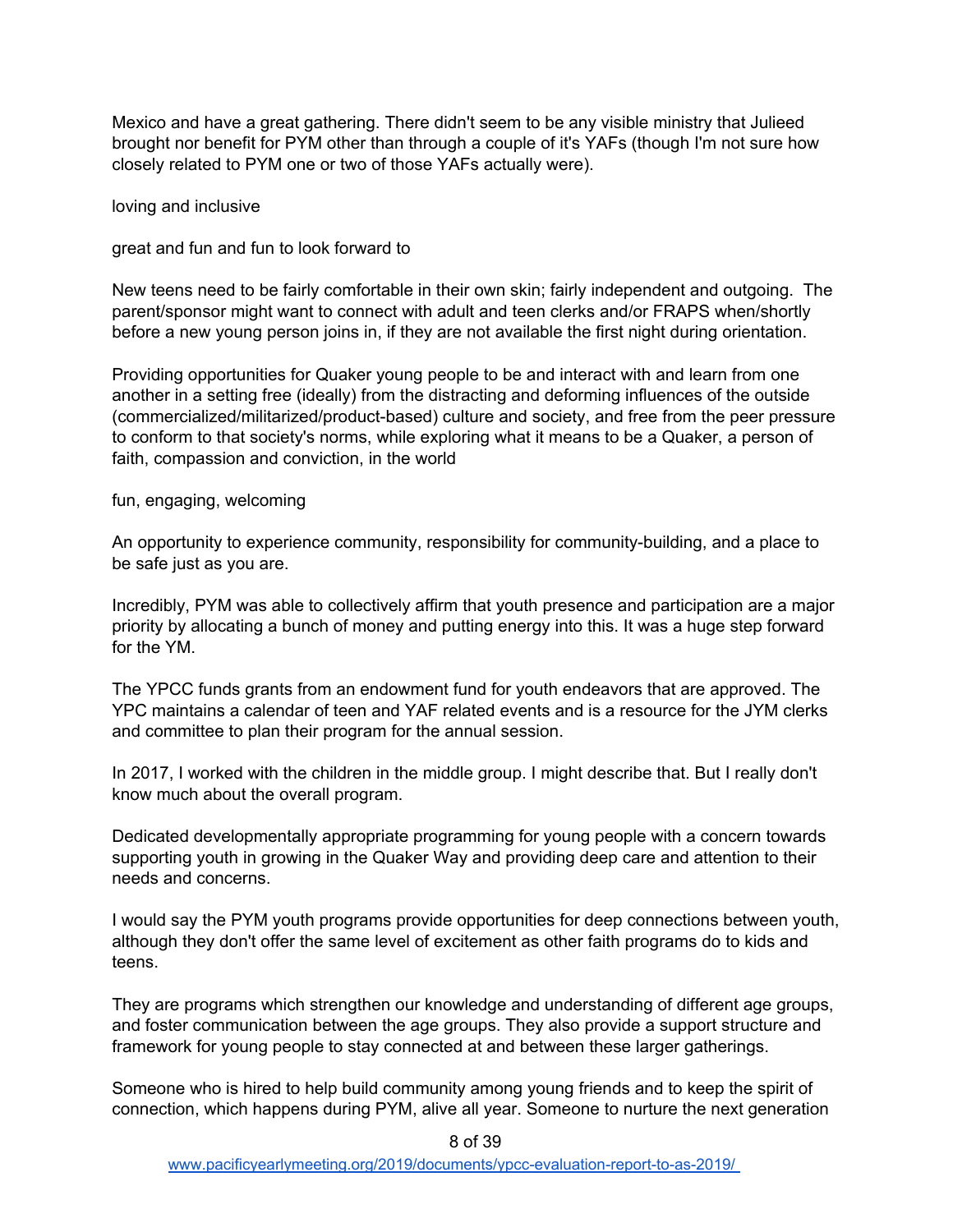of Friends.

If they are familiar with youth ministers in a church, it is not hard to explain the Coordinator's role, which is much the same, if in a larger geographic area. In my experience, it is harder to explain to Friends who do not participate in PYM exactly why we need a paid employee.

good when youth numbers reach some critical mass.

Lacking in integrity and appropriate communication and follow-through.

an effort to energize, draw in, and facilitate teen Quaker life in relation to the corporate forms of Quakerism for the benefit of all.

I don't know.

Community and leadership building. Deeper understanding of Quakerism as a society and spiritual journey. Empowering youth to commit to being an active participant in PYM and become a seeker of the light.

They are a committee of people that you can apply to for money for an event you want to do that helps engage Young Adults with Quaker values. I know thats not all you do but I'm a young adult so that's how I would describe it to other young adults which is most of my interactions.

PYM youth programs covers an age range from infant to 35 and huge variation as to the formality and offering of a "program." As far as I am aware and have experienced, the youth programs for those up until high school age involves the childcare and activities offered during the one week annual session each year. Junior Yearly Meeting (teen program) is similarly focused on the annual session week, but in operating as a teen-driven program it entails further communication and opportunities for young people through more of the year. The YAF program has transitioned to an affinity group or a signifier of a recognized age-group within the yearly meeting, but without a program or clear parameters as to what is different about being a YAF versus just happening to be Quaker and under the age of forty. That said, the pre-annual session retreat is a YAF sponsored event and there are social media groups (I think) that encourage continued contact and some sense of community throughout the year.

# <span id="page-8-0"></span>**What would you like the YPC and/or YPCC to do differently?**

### *28 responses*

We need a clear, multi-year vision for how we are going to address the demographic challenge of graying MM/WG.

Does the role require 30 hours per week or whatever the current YPC is putting in? Are there ways to be effective with a small financial footprint or demand on one individual? Could the YPCC be more active in doing work within PYM, without putting the YPC out front as much?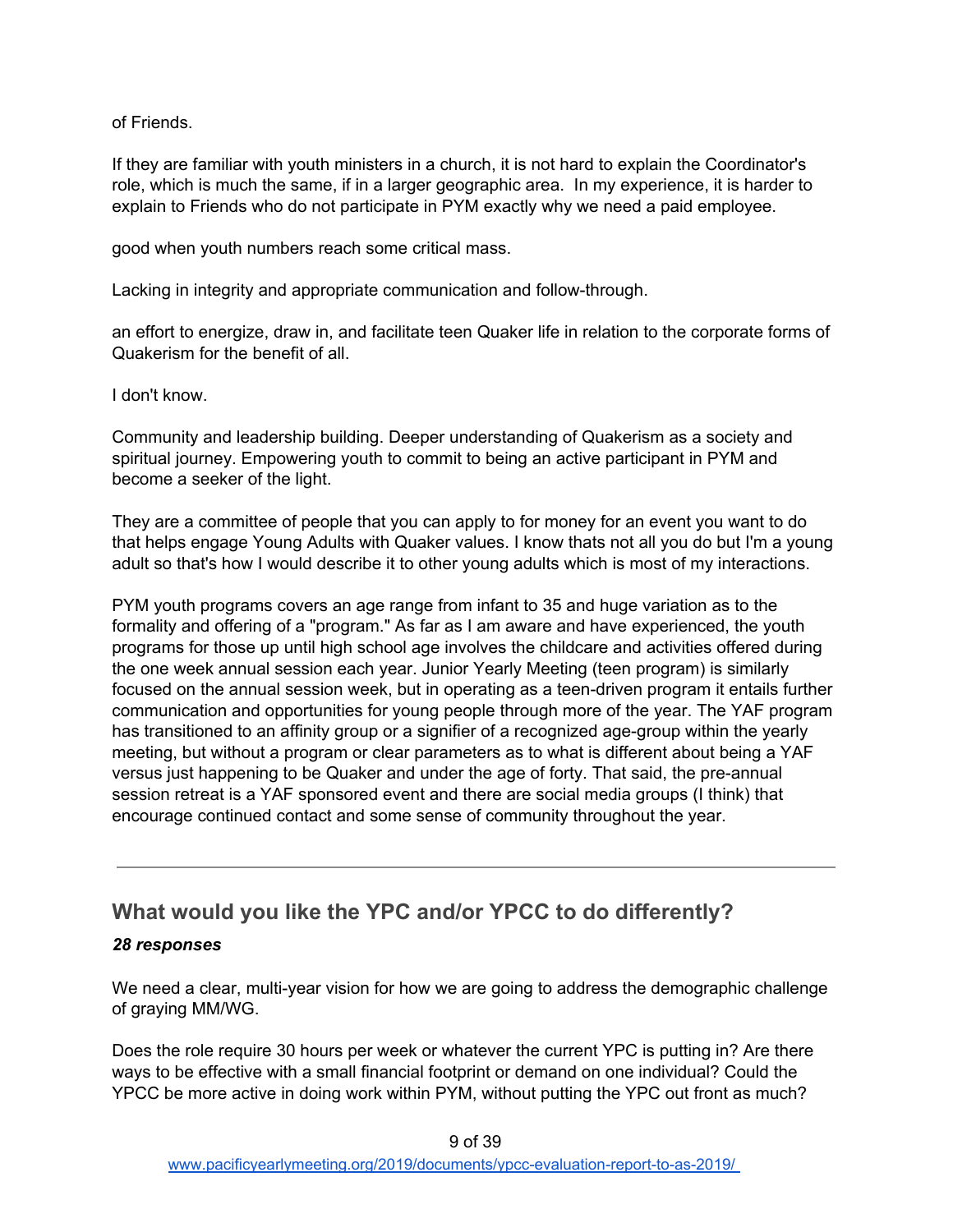I think it is important for the YPC to attend the AS and all the northern and southern quarterly meetings. I also think yearly training for FRAPS is important and supporting monthly meetings and quarterly meetings with policy development and background checks.

The YPC needs to help us keep our institutional memory.

I see the YPCC as primarily supervising the YPC and helping to carry out the work of youth programming.

I also think the YPC role could expand to cover children and young adults, but the focus should be on the teens.

When I read the YPCC committee description I thought it applied to what the YPC does, not the YPCC. For example, shouldn't the YPC be conducting FRAP trainings?

What they are doing looks good to me. Make actual changes, make things happen in real life

YPCC seems quite concerned with supporting individual YAFs and teens to do things. I would like to see more support for children and building up the community through thinking about how programs support the spiritual growth of all children and youth, and how the programs support parents.

Actually be present and available at PYM. Mandatory in the job description.

nothing

I think FRAPS/Co-Clerks and Teen leadership need to work out better ways to communicate about concerns and planning during PYM such as making new teens, young teens and teens only staying part of the time more welcome and included.

don't really have an answer here, I'm a pretty uncritical fan

the YPC to focus more directly on youth work, not have to do so much administrative work for the yearly meeting

As I say, I have not direct experience of the youth programs.

I don't know...but I really hope it keeps going and Alyssa's departure doesn't turn into a pretext to lay things down, PYM has come far on this and needs to keep the investment up at least for another long stretch before a decision like that.

Be more involved and accessible and coordinated with Quarterly Meetings, after all, we are all part of PYM.

I would like to see the YPCC adopt a structure similar to NEYM in which the YPC plans and implements 3 teen retreats per year mentoring teens in the planning process as they mature.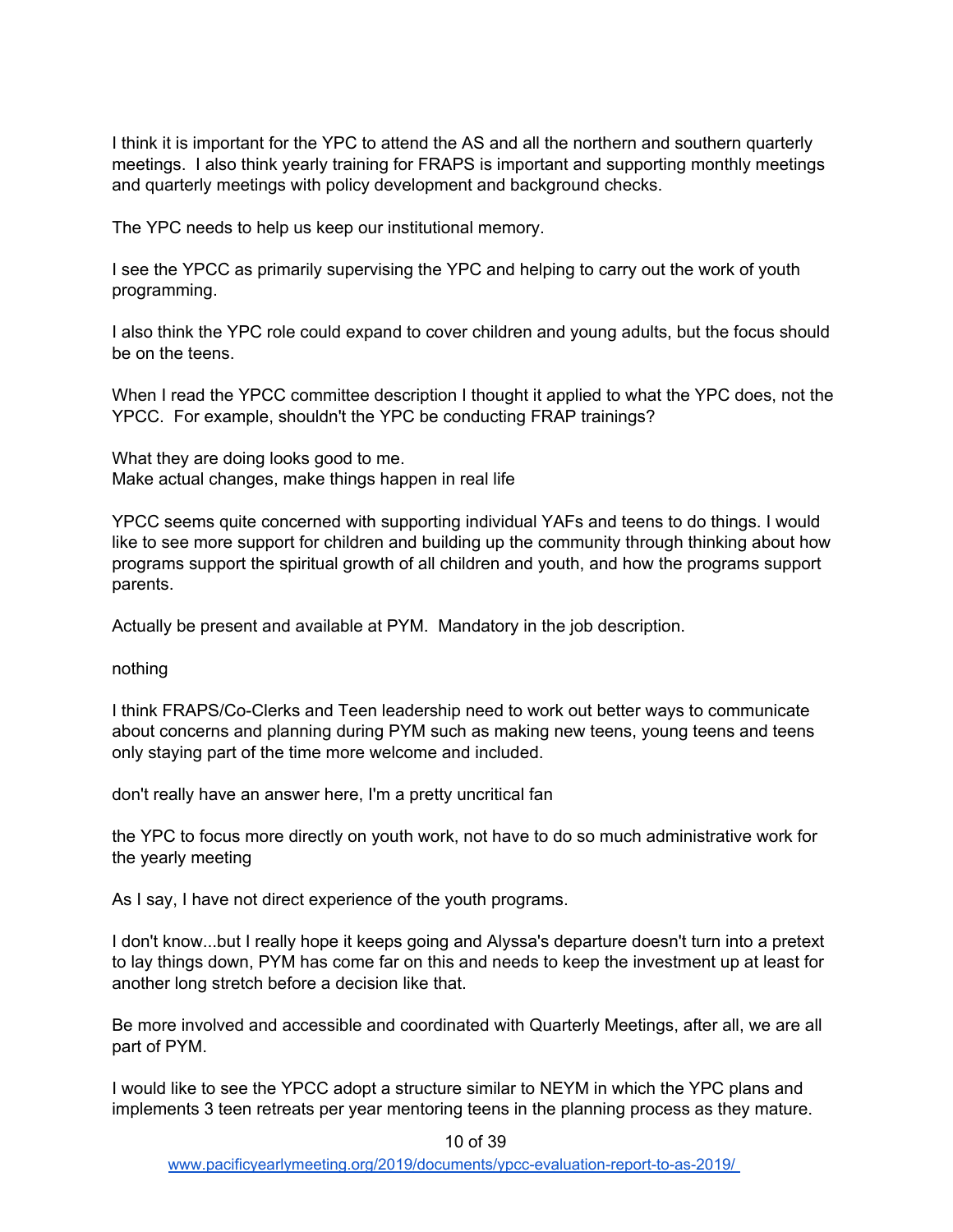The NEYM YPC is also charged with supporting the YAFs to plan and implement 3 of their own retreats each year. These retreats are in addition to any QM or annual session gatherings. Offering more frequent opportunities to gather with themes that foster greater understanding and exploration of Quaker faith and practices in relation to teens and YAF's experiences.

Perhaps have clear time frames on the PYM website listed for when the youth coordinator is available for meetings and other communications so that that person doesn't get unduly overextended.

Continue to create more events outside of the business fellowship gatherings of quarterly and yearly meetings during the year. Develop stronger graduation lines between children's group, teen group and YAFs. Grow the youth programs in numbers. Nothing comes to mind right now

If PYM continues to have a YPC, i'd Like to see more interface with monthly Meetings; that said,

I don't think we actually need a YPC

More engagement with pre-teens and college-going YAFs (the latter group is given no attention as far as I can tell). More consistent involvement in Quarterly programs, maybe even regional gatherings ("cluster meetings").

Distinguish between clerical tasks for youth and those for adults. emphasize the conflicts between social and ecological sustainability, noting that Quakers in general are deficient in awareness of the latter and that conflict.

I would pay more attention to Children's Program content - this would be a change of purpose.

I has submitted a serious complaint of being sexually harassed by someone who ultimately still was hired to work with youth at PYM....

this is limited by willingness of adults in community to be active, but I believe the YPC should work mainly to create self sufficient teen integration and activity and work her/himself out of the job.

### **Nothing**

There was lack of clarity of the coordinator's role in running JYM, especially at SCQM and College Park Quarterlies. The volunteer run committees could use more help than the job description implies. It seemed like the YPC did not want to do certain tasks but since she was compensated for her time, it would have been helpful to be able to ask her to do certain things. It felt like there was resistance to asking for logistical help. Perhaps the job could be reevaluated so that the JYM committee clerks - adults and teens - could be able to request that the YPC do them. She did do many things - it just wasn't always clear what the boundaries of the job were and whether JYM volunteers were overstepping if they asked for help. I think this created some tension between committee members and the YPC.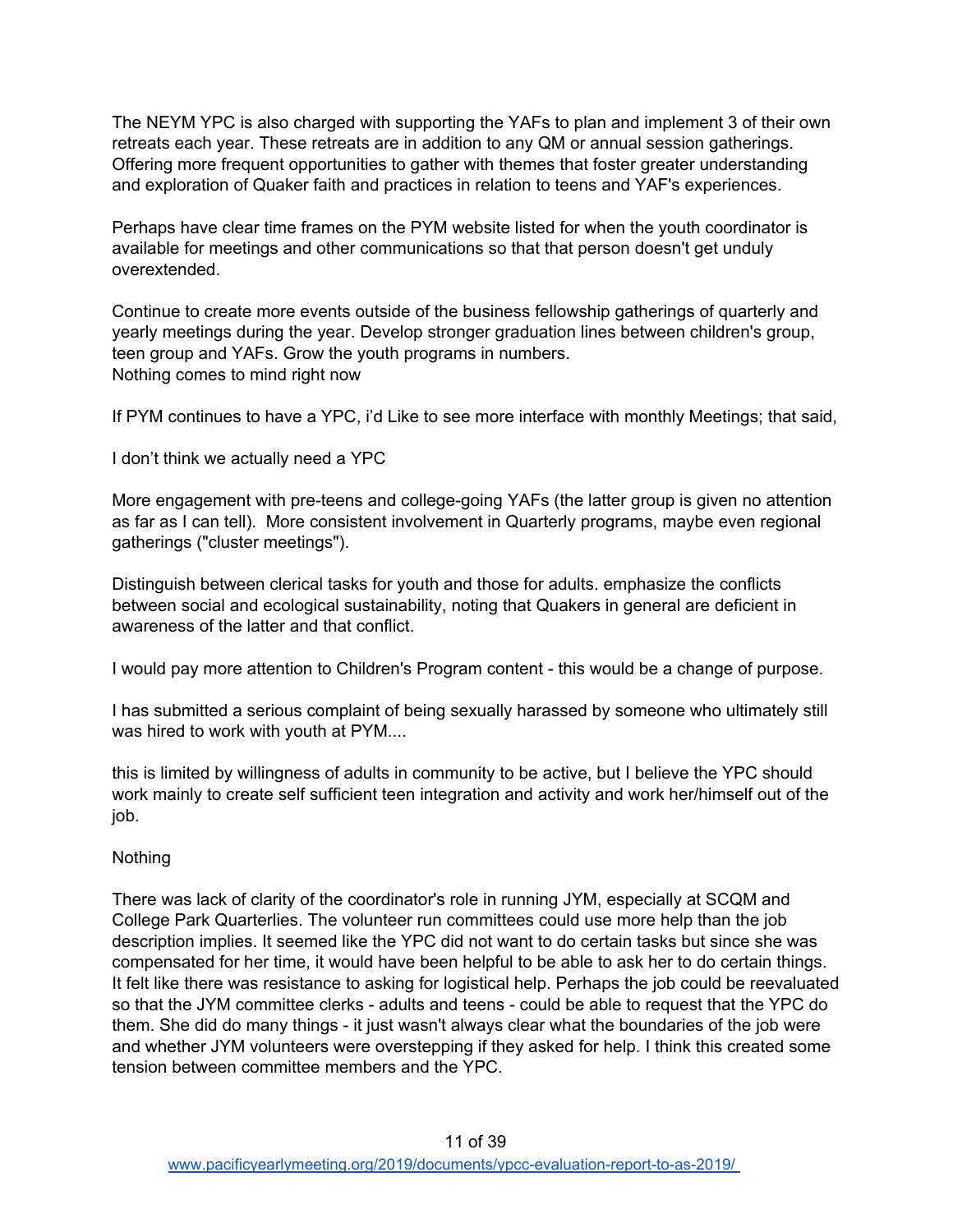I'd like the YPC to help facilitate more gatherings of friends, more events, more ways for people to get involved. I'd also like to see more delegation from the YPC. I would like the YPCC to focus more on growing leaders in the west coast Quaker community. Which will ultimately help West Coast Quakers grow.

<span id="page-11-0"></span>**Have you seen communication and understanding increase among adults and youth in the PYM community since the advent of the YPC/C? Please list a few examples:**

### *27 total: 74% positive*

Given that few young Friends are convinced as per the most recent report by the statistical clerk Pacific Yearly Meeting continues to suffer from a demographic problem. If there aren't young persons at the MM level, developing curricula and support faces an immediate capacity problem.

The "communications" goals are to take minutes, notes, etc and circulate epistles. If there is no means of tracking how many times these are clicked on or used, by what means do we measure any effectiveness? Examples of concrete measures:

How many MM have added new youth programs?

How many MM report that more youths are active as vocal ministers?

What number of youth are clerking MM committees?

Yes, I have. I have participated in "an adult allies" workshop as well as other programs and activities... I cannot speak to the 'youth side' of the perspective as well as I would like, but there does seem to have been a very marked improvement in awareness of our youth and their needs and active engagement and support of them at the YM level.

again, I was not present prior to the introduction of the YPC and YPCC. However I think it has.

I don't know. I suggest that PYM have a gold fish bowl for both Junior YM and Young Adult Friends. This kind of event has been held at Southeastern YM with good results. The young people sit in a circle in the center of the room. Others sit around them. The young people discuss topics of interest to them. I can't remember if there was interaction at this time or later between the adults and the young people.

no, teens and children live in a separate world

Yes, Alyssa is constantly bringing youth perspectives to the committees I've served on, and I've seen her bringing broader PYM perspectives to youth groups. Too many examples from committee meetings to remember or spell out.

kids and adults seem to have good relationships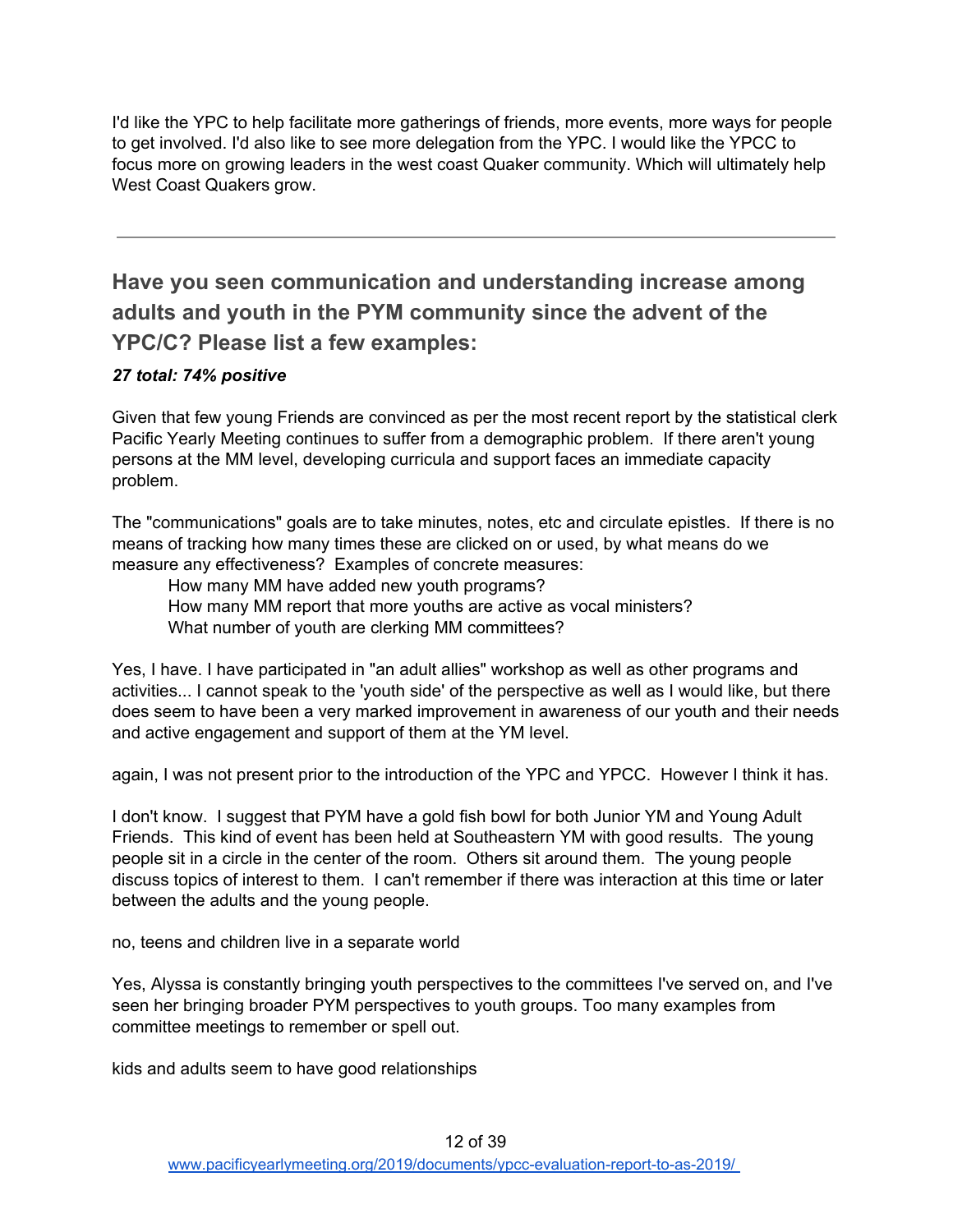Not really. I am quite new to the process, though.

Yes. Youth-led plenaries and participation on panels at YM and QM level; teen-led session on trans\* awareness at CPQM; Quaker Oaks service camp involving Quaker, Wukchumni and other youth and elders.

yes, having teen clerking workshops

The fact that there seems to be more interaction between the 2 programs - yes. Can't think of a specific example but I think I've perceived it.

Some

.

About 4 or 5 years ago, Alyssa helped CPQM Teen Committee to better understand and communicate about non-binary gender concerns and how to bring the concern to the QM through an interest group.

Yes. Intergenerational activities, from games to plenaries; Bob Vogel Fund; importance of inclusion.

My son has had the opportunity to interact with more adults within PYM by attending spring service learning camp and JYM with a sponsor.

Intergenerational activities felt like a rarity when I began exploring Quakerism. Today it feels like there is an expectation of intergenerational games. There are also numerous weighty friends who joyfully are involved in the youth programs to their benefit.

Yes, I think so. The intergenerational activities is the example I am familiar with.

No, I haven't at the Monthly Meeting level. I am not active in PYM, so I can't speak to the Yearly Meeting level.

Some (but not all) teens are more willing and able to converse with adults at PYM and QMs. FRAPs likewise feel comfortable talking about their role in the program.

not sure but probably

I have seen more involvement of young adult Friends in our Meeting. But cause? It may be that the focus on youth and young adults in the Yearly Meeting in general has led us to be more attentive to and welcoming of young adults.

teens brought into PYM plenary activity, social media activity increased for teen connections, work at QM on teen projects and games

Yes! Before, the youth and adults were two separate communities- - not much interaction. Now, we have several times when we come together as a community - intergenerational plenaries, plenaries led by others than adults. this enriches us all.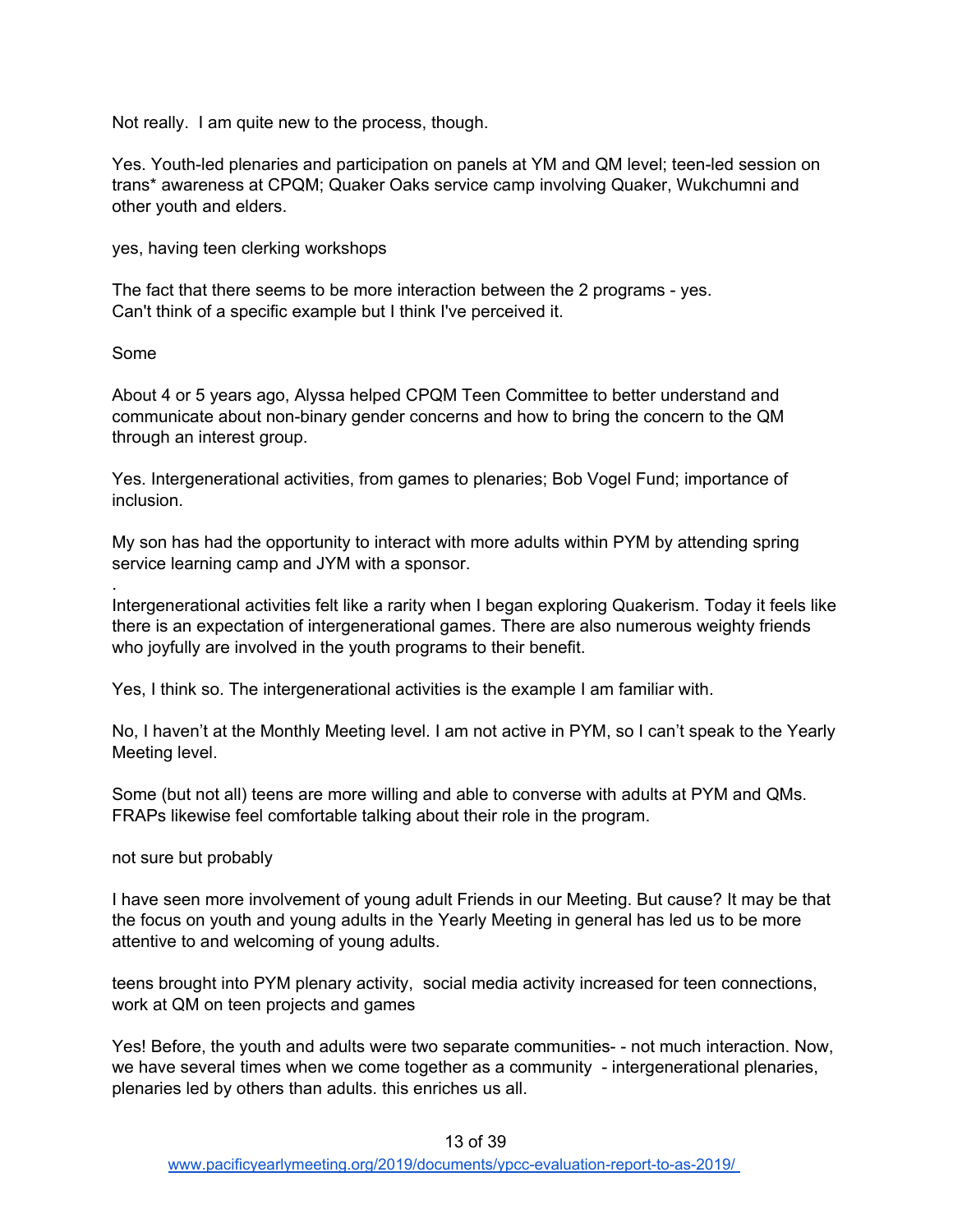The past intergenerational activities were wonderful - SCQM speed sharing at a Fall Fellowship, painting the Santa Monica Friend Meeting mural - but there haven't been as many of those in recent times. AVP mini workshops at JYM were also community building and increased the connection with the adult facilitators. It seems like the last 2 years there has not been as much intergenerational activities and I have not seen the YPC encourage this - there has been less overlap.

I have seen an increased functionality of PYM committees (specifically the Children's Program Committee) an example is that now without the YPC the CP committee is pretty much not functioning.

Yes.

- the offered FRAP workshops and clerking workshops targeted for YAFs and JYMers.

- My experience as a YAF co-clerk some years back with the PYM clerk and M&O liaison being purposeful in opening communication and including YAFs in planning and ongoing thoughts was facilitated by cultural shifts and awareness that are appropriately attributed to YPC.

- Alyssa has been a tremendous and efficient resource and an important access point to those systems that seem less transparent if you haven't used them before and don't know where to look. (again based on experience of some years ago.)

<span id="page-13-0"></span>**Have you taken the "Becoming Adult Allies to Youth" and/or Friendly Responsible Adult Presence (FRAP) training? What's something you learned from it? What effects have you noticed?**

## *28 total: 20 no (71%) 8 yes*

No

Yes, I did take the adult allies workshop. It provided excellent insight into both the need for adult allies and need for them to consider the perspective of, for example, a 14 year old version of yourself, and where they would have benefited from an ally. I have looked for opportunities to be an ally, but this has been limited on my part so far.

no

No

No, never heard about it

Haven't done these but am glad you offer them.

NA

I did participate last year in orientation for FRAPS and went to the winter planning session and was mostly with the teens, which was helpful.

Helped with some fears as an adult working with teens; increased the number of people available to FRAP.

yes, how to be present with teens without automatically taking on a leadership role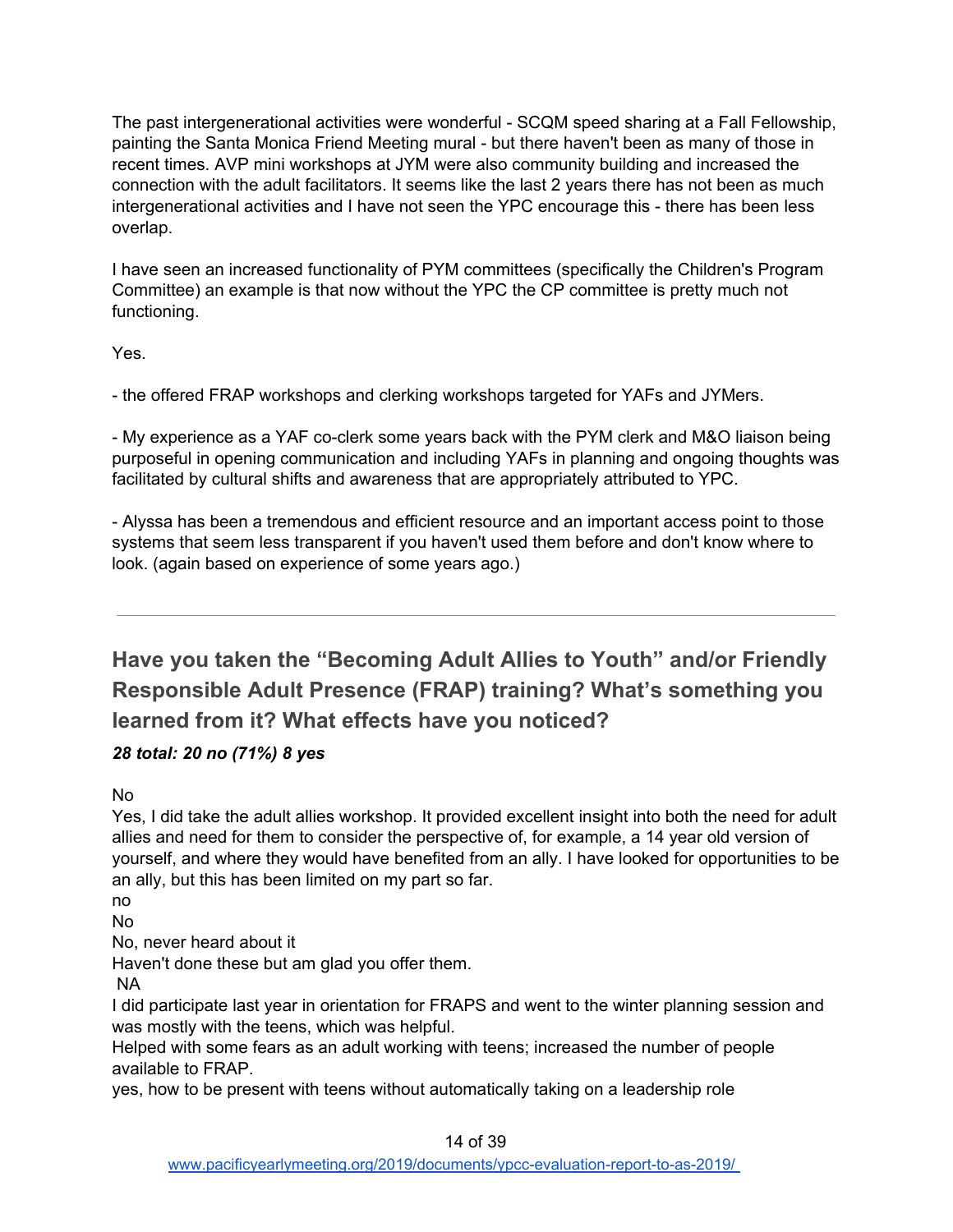No. Not applicable. No. No. No No Yes. Great lessons on boundaries! Yes, quite a few years ago. I do not have experience with the training although I have reread the handbook. No, have not taken Have not taken either training. I have not taken these workshops. See comment above. The addition of "Responsible" to the acronym FRAP seems to help define the role and expectations (i.e.: no serious mis-steps by FRAPs have come to my attention). yes. i learned to let youth take the lead and offer support as requested. I haven't taken it. Yes- physical boundaries, rules of PYM No I have not taken the course... but I work in education of youth so I think I understand the topic for the most part.

No, I wish. Someday.

# <span id="page-14-0"></span>**What services have you used or received from the YPCC program? What resources have you found most helpful?**

## <span id="page-14-1"></span>*28 total: 81% list some services received*

Types of support or services received (some respondents list more than one service received):

Help with Annual session activities, or support of PYM committees 7 Help accessing Youth fund for travel and workshops 5 Help at quarterly or monthly meeting level 5 Communications Committee and assisting PYM committees with communication 4 Help planning and putting on workshops/events 3 Registration formatting for AS 3 Spiritual support/eldering 1 Intergenerational activities 1 Institutional memory 1 None 6

I have received none.

1) Meeting with the YPCC to learn about PYM programs (at our monthly and quarterly meetings)

- 2) Communications via email and Facebook on PYM events and opportunities for our youth
- 3) Adult allies workshop
- 4) Ex officio Liaison to Communications Committee
- 5) Annual Session Registration project support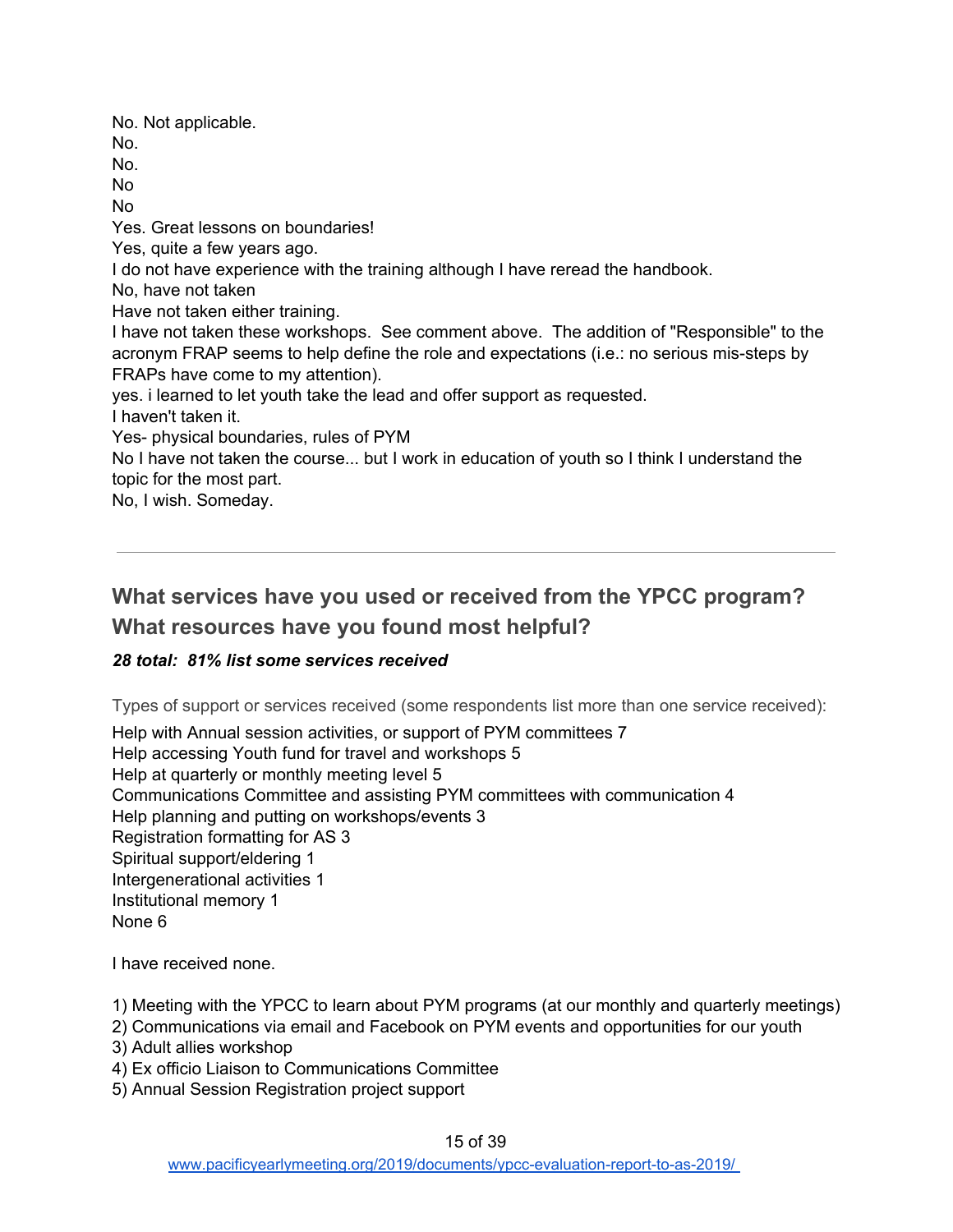The most helpful to me personally have been the support of the Communications Committee and assistance on Registration.

As the parent of a teen I appreciate the help the YPC has provided to JYM and the quarters, however this help has not been consistent as the YPC did not attend either the AS this year or SCQM fall fellowship this year. I appreciate Alyssa's institutional memory. My teen has gone to the camp in Visalia and liked it.

None Nothing

I would have liked to access the Vogel Fund to run some training or similar but didn't have the time/wasn't called to that work. I did use it (with Alyssa's support) to help get some youth to something I did run.

#### NA

I asked for an elder who I am looking forward to working with as needed. I just "Zoomed" a YPCC meeting which was helpful.

As mentioned, Alyssa's involvement with teen program planning for CPQM; funds for youth travel between QMs is also a great feature

as a teen, i really appreciated working collaboratively with the YPC to help plan events/workshops; as an individual getting to use YPCC scholarship funds to go to a variety of events that helped me learn more about Quaker faith

#### Not applicable.

I applied for funds to help bring some PYM youth to the General Mtg. of Friends in Mexico in May 2018. It was great, a terrific experience. So for me personally, that has been the most helpful.

None. Tried to coordinate a youth trip to Guatemala, but didn't receive encouragement or help.

When Alyssa was new to her role, I was on the CPQM Teen Program Committee and Alyssa attended our meetings for about a year or so and created a Google spreadsheet and timeline to be used for QM teen program planning.

I worked w the kids as described above. I have not used the services.

Support developing YAF program (particularly pre-AS retreat); Bob Vogel Fund

Support for my son to attend the Toward Right Relations with Native Americans workshop at Pendle Hill. Encouragement for him to attend PYM, and Service Learning camp.

I have applied for a QEW grant. I have had the experience of committee support from the YPC which really enabled the committee to function way better.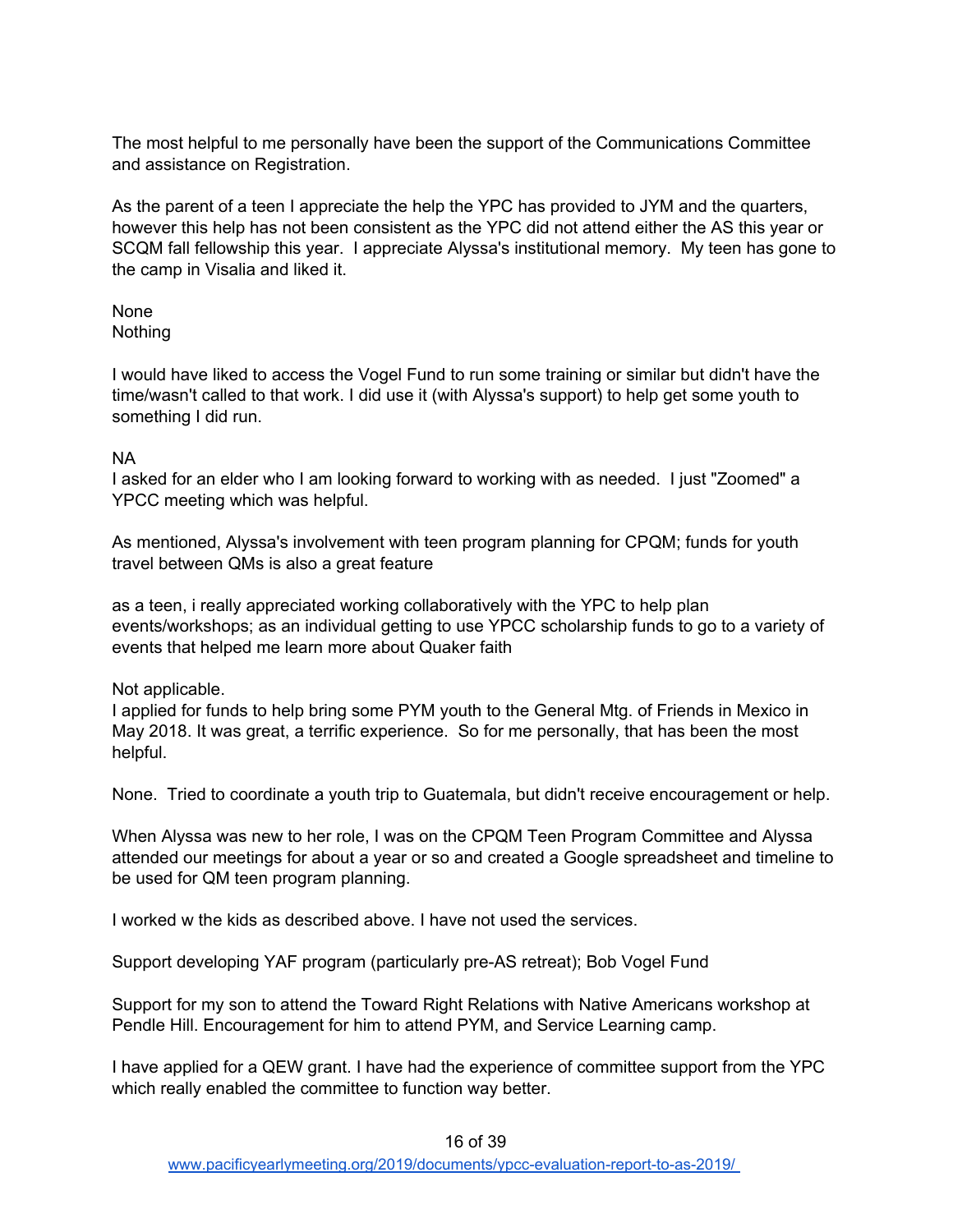Again, intergenerational activities. I know there are other resources as well, but I have not had occasion to use them.

Answer: none, to both questions

I have emailed Alyssa during CPQM planning to ask about teen participation in plenary panels, etc. The emailed newsletter/report (now archived on the PYM website) is very informative, and can be forwarded to those who are unaware of the Coordinator's activities.

written detailed procedures for JYM, and background checks.

While tangential to the YPC job, the YPC involvement with developing the Annual Session registration process has been very helpful.

Alyssa's help when I was clerking teen comm; communications and reports from Alyssa and coord comm

Asked/received direct help to support teen group at our meeting

Guidance on forms, legal processes, registration, FRAP contacts

I have used the fund to host events, I have been on committees with the YPC and I have found the financial resources to be the most helpful.

support form Alyssa as a YAF co-clerk

- grant for travel expenses on a yearly meeting inter-visitation from Committee dispersed funds

<span id="page-16-0"></span>**What effects do you notice of youth participation in regional gatherings such as Annual Session or Quarterly Meetings (Children's Program, Teen Program, Young Adult Friends, overall event)?** *26 reponses*

JYM program has been weak about promoting spiritual self-awareness in Quaker youth. It has been OK at promoting knowledge of Quaker process.

While the presence of youth is greatly welcomed, I have noticed no changes.

I am not sure that participation at regional events is the basis to determine spiritual growth since our structure is rooted at the MM level.

How many of these youths have clearness committees? To what degree are they forming new reading/discussion groups at their home MM?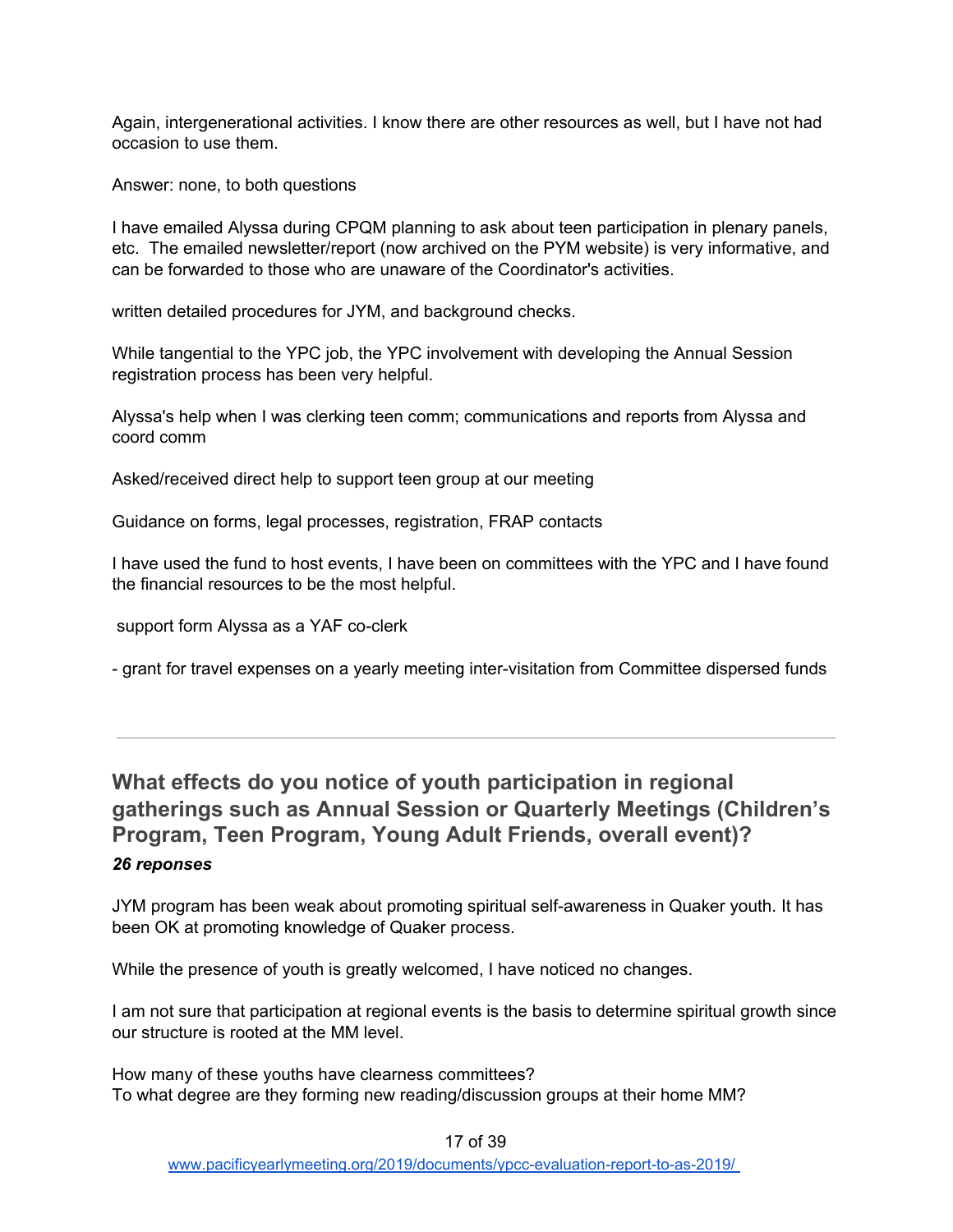Are youths more inclined to bring their friends to MM/WG events? Are more young adults considering applying to Friends School/Quaker University?"

We have had some glowing reports from our meeting youth on the Quarterly and Annual programs. This has served to sustain and increase participation.

Sometimes I think the YPC has spent a lot of time on a program that only a few teens attend (e.g. all the work related to Native American activities); while I love this program, not a lot of Quaker teens attend. I think the YPC could do a better job linking youth to quaker activities that are already going on and publicizing them. I sometimes hear about programs for youth but this is hit or miss and sometimes the timing is an issue (information comes too late).

Our Meeting's one child goes to YM and to Southern Quarter. She gets a lot out of each. She is more comfortable with people and learns how to act.

#### no opinion

The children/teen streams are usually separate and under-resourced in that there is not sufficient communication with those groups. I see children's programs struggling to be recognised and supported by the leadership of QM (Fall 2018 was really interesting and quite sad - no one seems to notice that there isn't enough support for parents, you can't actually participate fully in QM and be a parent. And I saw how hard the CP had worked to be part of the schedule but the schedule was not at all child/parent/family friendly - everything on the schedule outside of business meetings was worship and the music started way after kids' bedtimes. The FRAPs at that gathering were also not given the communication they needed to do their jobs, it all worked out because they were so capable, flexible and informed from their own experience but it means that almost no one can pick up that job and do it successfully and with joy. I know Alyssa offered some support though it wasn't her job to do).

At AS I see very separate streams for kids, teens and adults - we have a massive problem (as adult PYM Quakers) in not offering much of a meaningful spiritual path so why would the teens want to participate? As one Friend said - they won't warm their hands at an artificial fire. Efforts to bring the groups together are important to consider but currently feel forced. People in the wider body demonstrate care for the children and teens in words but not in actions - it is always difficult to get people to work in those programs and those that do feel unappreciated.

#### Empowerment

It's a small group. A few teens "graduated" at PYM this summer, so perhaps with new teens coming in, there will be more opening. PYM JYM 2018 had several younger teens join for the first time. All dropped out. I hope there can be more encouragement and inclusion this year, especially with younger new teens.

as mentioned above, youth-led plenaries/panels.

Can't say.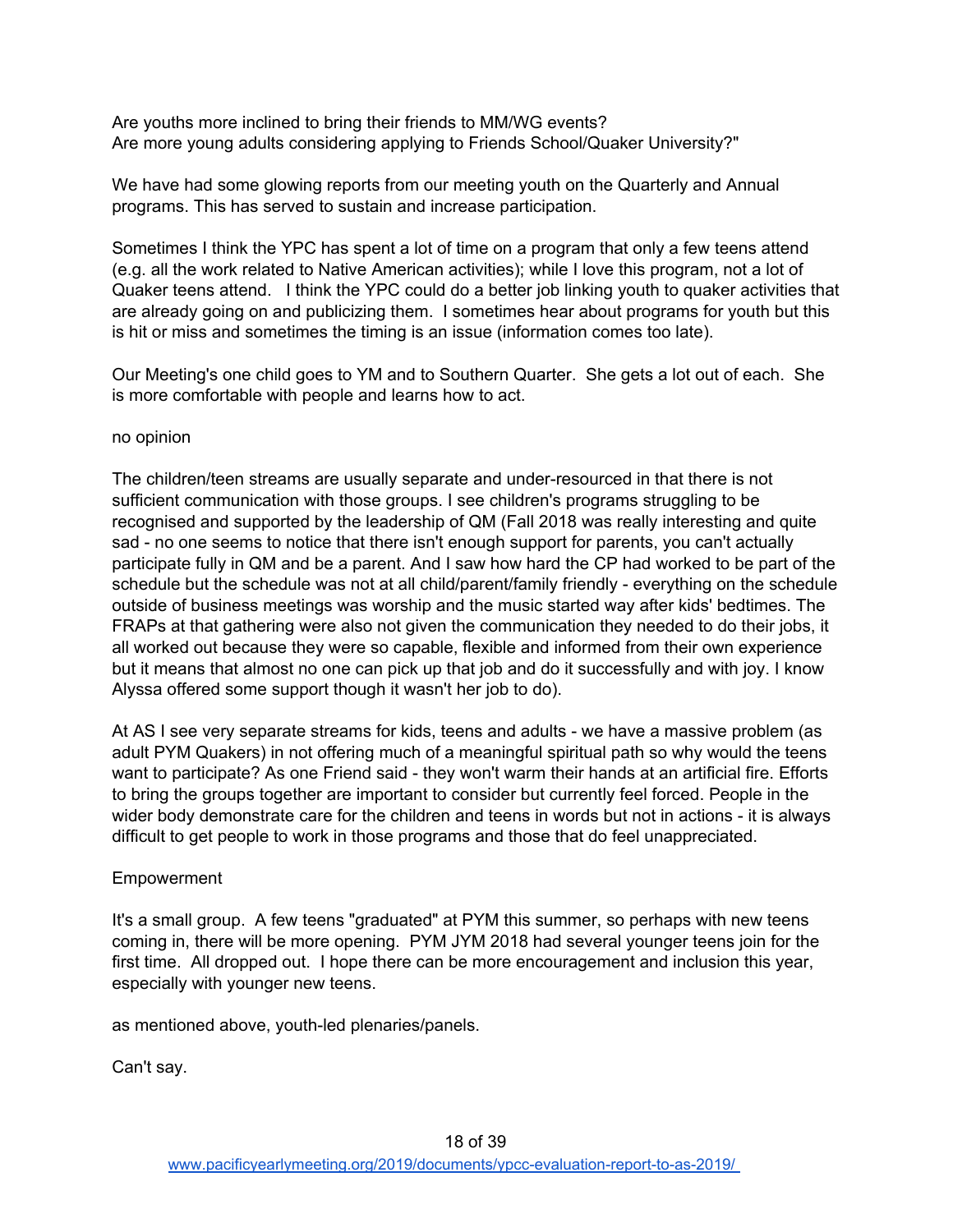Haven't directly noticed but it seems to me that there has been more participation, right? You overhear these things!

Saw more participation.

Youth participation seems to continue to ebb and flow, as it always has. CPQM Teen Program benefited from Alyssa's support 4 or 5 years ago, but it was absent in recent years up until 2018, when the CPQM clerk asked Alyssa to support the CPQM Teen Program Committee again.

There is a pull to attend these sessions because of the dedicated programming for young people

I was impressed in particular at Fall Fellowship for southern California quarterly meeting by the love and comfort that the older and more experienced teens in the teen program shared with each other and the younger teens. I noticed how one teen who was serving as Co clerk for the teen group at fall Fellowship was so skillful in her guidance and languaging when establishing the community expectations. I suspect that she gained those skills as a member of jym.

Having been in the group and then absent for numerous years and now returned its hard for me to answer this.

I have heard that the teens know how to do business right! But I have not experienced this for myself.

I do not attend Quarterly or Yearly Mtg, so I can't answer

I have been a teacher in the Middle School sub-set of the Children's Program; having gotten to know youth at that age, I have observed an easier transition into the teen program by some (a few do not come back to PYM when they enter their teen years). There has been inconsistent teen attendance at CPQM; perhaps the Coordinator could do more to encourage them to attend.

teens seem very appreciative of opportunities to reconnect in person with each other

a QM presence but variable; teens invited in by PYM clerk these past years. Because 2 of our youth have gone to Quarterly, Yearly, Teen programs over the years, they have started to participate in the life of our monthly meeting (being on committees)

Because 2 of our youth have gone to Quarterly, Yearly, Teen programs over the years, they have started to participate in the life of our monthly meeting (being on committees)

This is a huge question! There are less youth but this is not the fault of the YPCC or YPC. Outreach is a challenge. I have loved watching my child grow and find community in JYM. I appreciate how the YPC recognized my child's strengths and played basketball with them when they were bored with the other sedentary activities :-)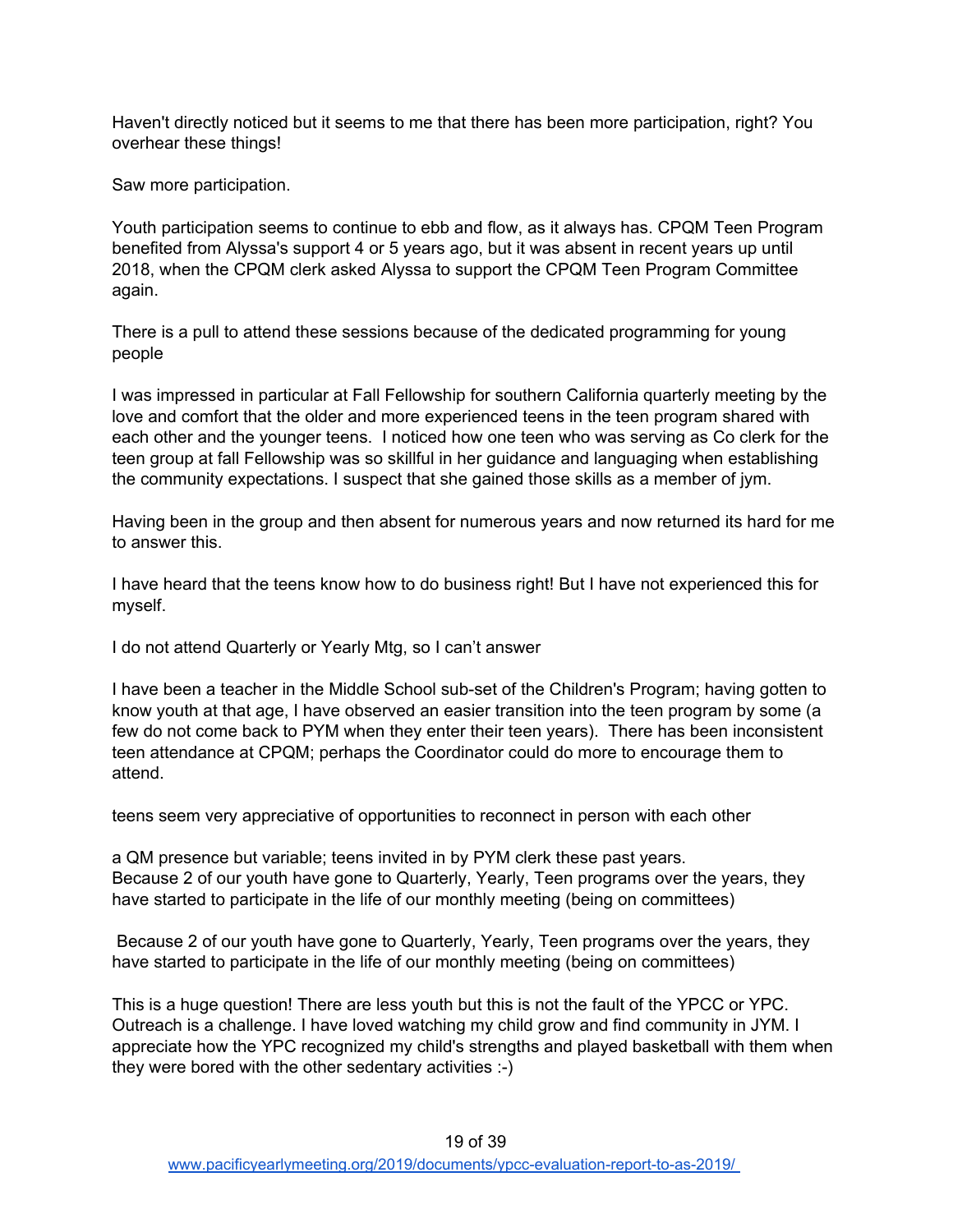I think they are about the same. Maybe more Young Adults involved in those things. Children's Program at Annual Session and Teen program seem pretty much the same as far as numbers. There is still the problem of losing Quaker Youth after they go away to college and then come back and we have lost track of them.

I don't have enough of an idea of current participation levels.

# <span id="page-19-0"></span>**What have you noticed from any youth (including yourself if you're a youth) who have participated in activities/events supported by the YPCC, or who have received help with travel and registration for events?**

#### *24 responses: 83% listed positive experiences*

To judge as much, I would need to be aware of how energies at these events flowed back to home MM/WG. As a long time Annual Session attender who has had my attendance sponsored by SFMM funding, these gatherings are ultimately supposed to bring back spiritual fruits to the local community of Friends.

Yes, especially with Annual Session, where Alyssa was very helpful.

I don't think proactive communication has been great, although the YPC has been very responsive to inquiries.

I think the Quaker Oaks Farm program is wonderful. Where else can young people live with native Americans? Pendle Hill is fabulous. I think the Pre-Retreat for Young Adult Friends before Annual Session is excellent. I think they need to talk to each other. I think it is very important to help children and young people with travel and costs. no opinion

There is only so much we can do in supporting youth to participate when our current practices are weak as a faith tradition. As a body we also have to address racism, sexism and classism which I have seen have massive negative effects on youth I have worked with. It is generally a miracle if spiritually-oriented youth stick around PYM and associated Meetings - we're not offering a lot for folks to stay for and there are so many barriers to participating. Even at 40 I am still being regularly condescended to by older adults in our community (largely because I'm a woman as well as being 'Quaker young' it wouldn't happen to a man), it's appalling.

#### always helpful NSA

It's really important to support youth coming to PYM and Rep Com. I helped with airport transportation on the ground last year at Rep Com.

greater community ties across distance, which is always good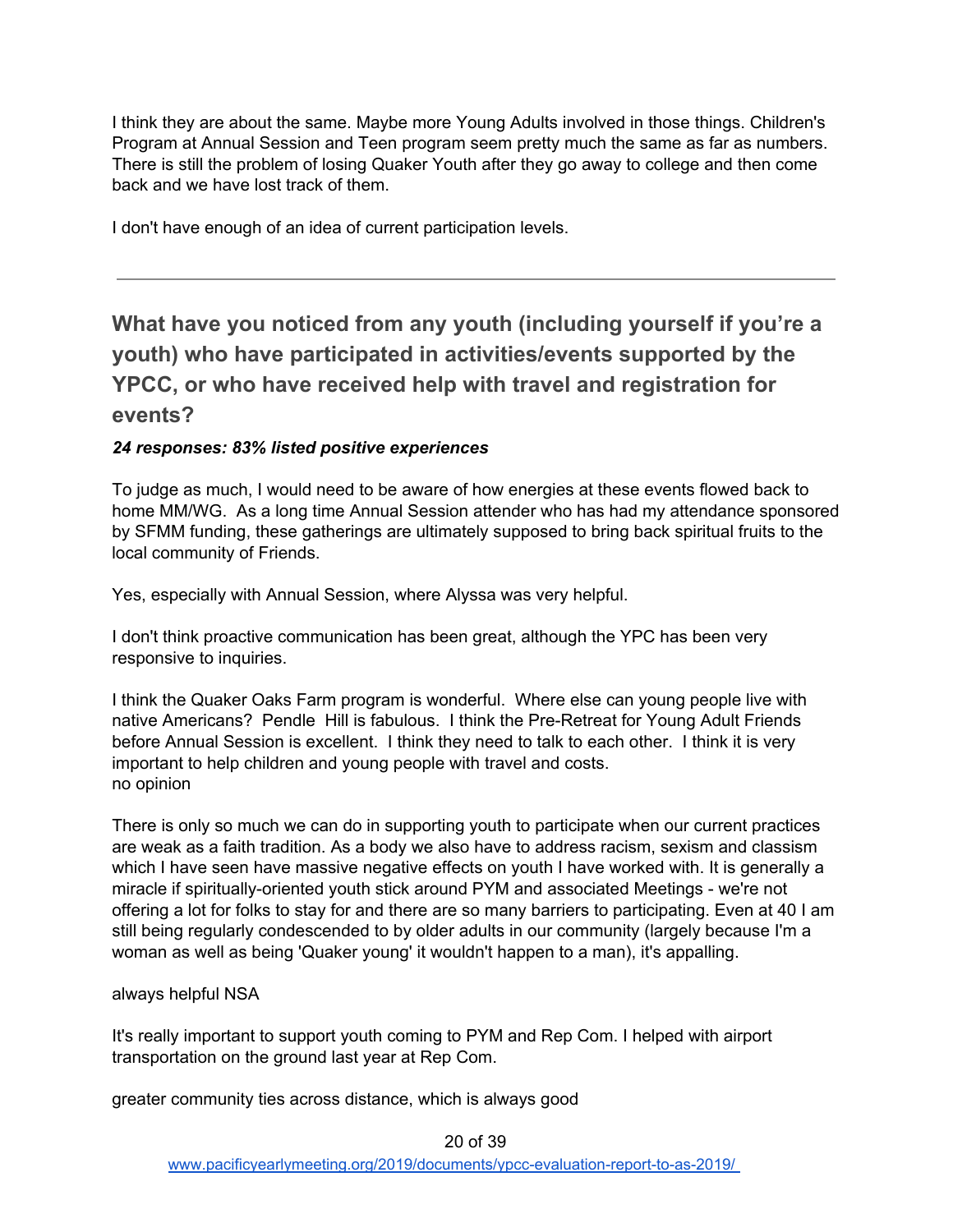The one consistent youth attender in my monthly meeting is also a regular attender at PYM and Southern Quarter. It appears to me that both those activities really support her and I know they are very important to her.

Like I said my experience with PYM youth (well, young adults) who rec'd travel aid to come to and participate in a Quaker gathering was extremely positive.

Some programs were meaningful to youth.

I have noticed that one particular teen who participated in CPQM, PYM, and BLQC events, leapt from being shy and reserved to being more at ease in leadership roles. I don't know what to attribute that to, but I imagine these experiences were influential.

Feeling heard and nurtured by the YPC. Given the framework and tools to realize goals for the YAF program (e.g. become respected as "adults" in the larger body of friends)

I am very aware that my son has grown and become more sensitive by having experienced the multi-generational and intergenerational Gatherings specifically at Ben Lomond Quaker Center. Every time we come home from family work camp it seems to me he's kinder and more thoughtful.

There is a stronger YAF group directly due to support from the YPC. We would have half as many active members would it not be for the YPCs support of programs and travel support to YAFs.

We have few active youth in our Meeting, and I don't' Know what programs they've participated in

Recently, intergenerational activities organized by teens (with support by YAF FRAPs) and participation in worship-sharing have been good for making connections across age groups.

Financial support for teen & YAF PYM & QM registration fees is somewhat cloudy - maybe a policy applying at both YM & QM levels would help.

appreciation, and my exposure to such is very limited

Visalia project has attracted a few teens I know; games and work projects at Quarter, pre annual session teen experiences,

Yes: Quaker Oaks Farm, Clerking workshop, quarterly meetings.

The JYMers love being together. YPC helped make that happen. Sometimes there was a lot of stress put on them and her attitude was overbearing and overly directive. YPC helped with getting travel funds for teens and adult leadership and navigating the registration systems. I think there could have been more information about opportunities beyond just the California Friends - invitations to the teen clerks/committee members at a minimum to other yearly meetings/workshops/quarterlies etc.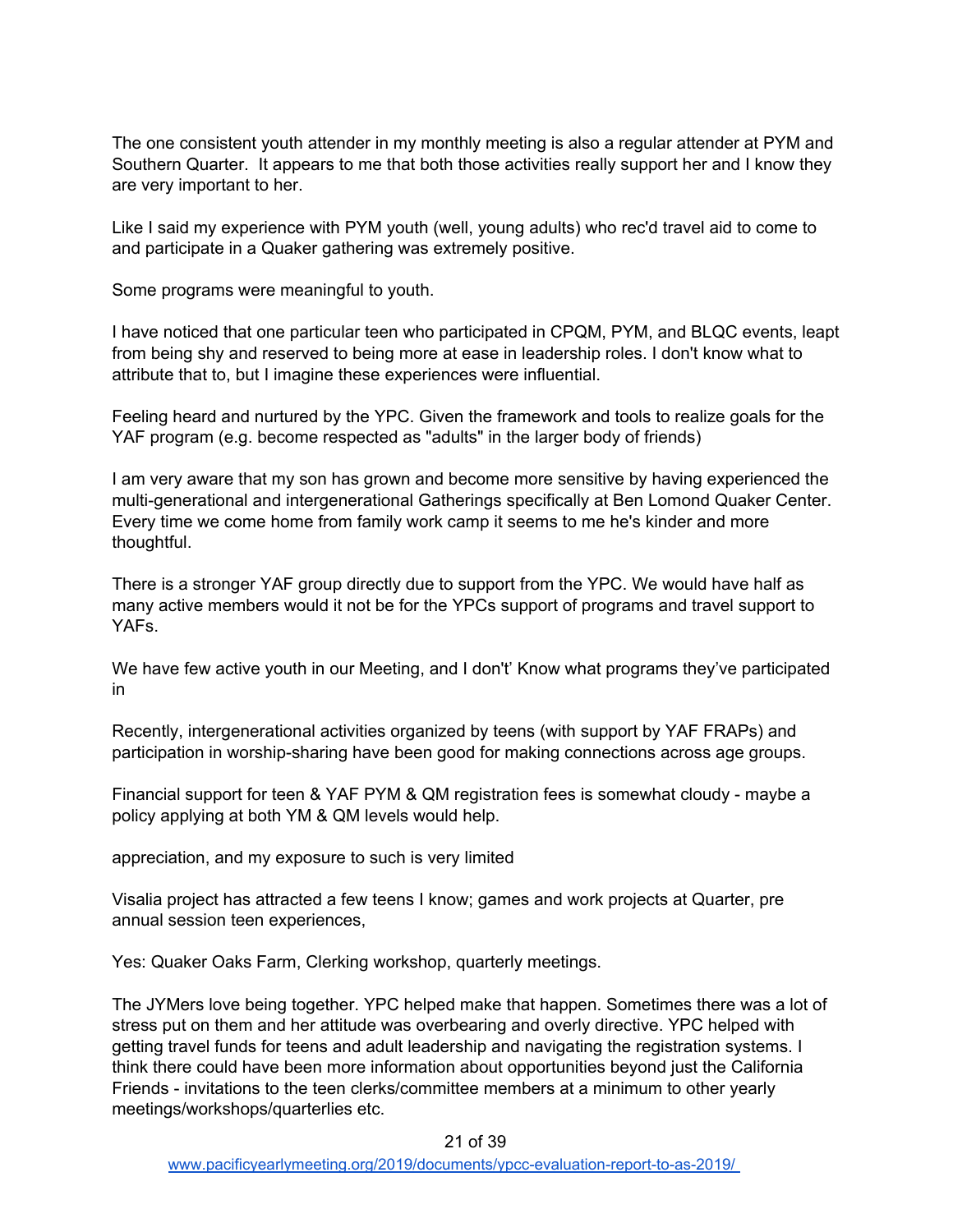I have noticed that some individuals have stepped up and grown themselves through leadership skills but I think that the YPC and the YPCC could do a better job of promoting leadership within the various youth groups by taking on more of a mentorship/eldering role. To clarify: I'm not saying the YPC should be an old elder. They should be good at mentoring teens and young adults or identifying mentors for them.

I deeply appreciated the ability to participate in what I received support for and the resources available (human and financial). Within the YAF community (and commenting on some years ago, but I would suspect it holds true), the very fact of the YPC meant an immediate and obvious first step for folks ideas about things to do or projects they were excited about. I think that opened up some possibilities of what was thought possible, even if those possibilities weren't followed through.

Having the structure in applying for financial support through the committee as far as the application where ease of access and clarity wasn't dependent on personal network, relationships, and comfort with individual Friends in particular positions stood in stark positive contrast to some other more general scholarship procedures in PYM.

<span id="page-21-0"></span>**What have you noticed or heard from youth in your community (or you as a youth) who have participated in Friends service-learning opportunities, such as work with Quaker Oaks Farm, AFSC, FCNL, FWCC Youth Pilgrimage, Unity with Nature Committee, Peace and Social Order Committee activities, Quaker Earthcare Witness, Friends' presence at Standing Rock or Women's March, etc.?**

### **23 responses 50% report positive experiences 50% don't know youth who have participated**

SFMM has few active youth so opportunity to hear such reports are few.

I have noticed this and heard wonderful reports, but not had any direct discussions.

I have not heard anything about this.

Participation in all of the above is very important especially since work camps don't happen any more.

No

I'm always curious to know how well these kind of decisions to travel and attend gatherings have been discerned. Until one commits to a life of following Spirit's leadings then most decisions are the result of good ideas and good intentions which is very different to Quaker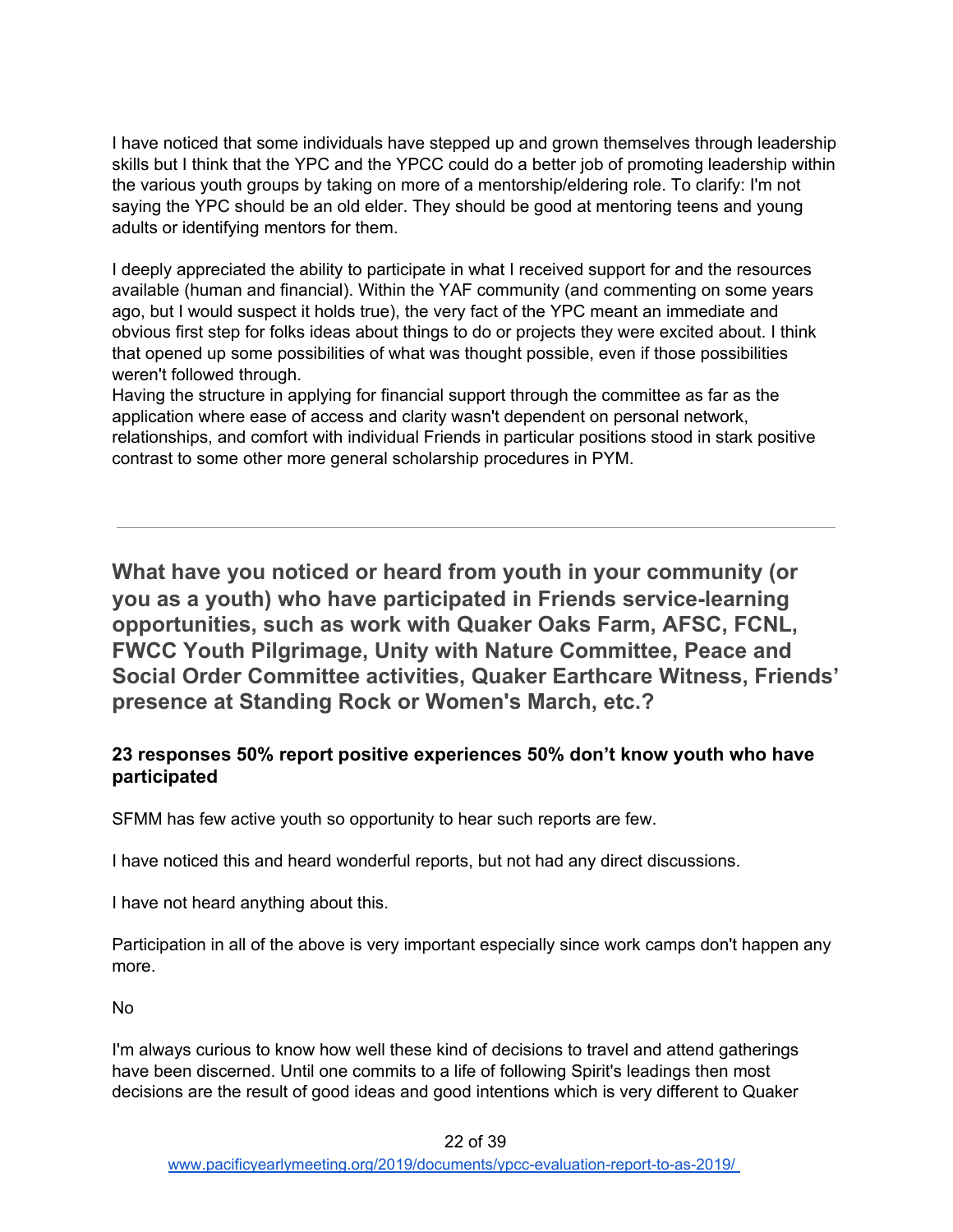practice. I have also seen a lot of decisions made very fast and in a big hurry - my experience of leadings that a sense of urgency that comes out of nowhere (ie there is no record of clearness processes etc on this topic previously) is questionable as to it's authentic spiritual depth.

NA

I have not heard anything. We have no children in our monthly meeting at this time.

Hard to be specific, however over the years the experiences people bring back with them from such participation builds our capacity as a community and is an undeniable good.

Answered above. As for the work at Quaker Oaks Farm, I don't know any youth who have attended, but I do know adults and from their reports this is very important work and I am deeply touched by it.

Haven't heard much directly that comes to mind at the moment, was very glad to hear that PYM YFs/YAFs were going to be at the School of the Americas.

There are no youth in my worship group

[Names of 2 friends] speak of the profound effect of the Quaker Youth Pilgrimage and have shared experiences that point to deep spiritual lives. I knew them both to be relatively spiritually mature before that trip, but I'm sure it enriched their spiritual development. I haven't heard much about any of these other experiences even though I do have had relatively greater interaction with teens in CPQM.

If they were led to participate, and in many cases received funding from YPCC to attend, there is a deep feeling of goodwill and a yearning to connect in deeper ways with Friends.

I know of a few youths who have engaged in such groups and activities but I don't know much about their involvement.

I have heard nothing

I know participants in Quaker Oaks camps have appreciated this relatively new opportunity to learn what it is to be a Quaker. I know teens who were sponsored to attend NFCL national meeting and benefited from the experience. I am aware of only one recent YAF participant in Unity with Nature Committee, who (like many adults) found the committee to be dysfunctional. appreciation for quaker oaks farm weeklong retreat

no teens in our meeting; no particular experience with teens in these activities

The Quaker Oaks Learning Camp was very meaningful to at least one of our youth. Youth seem to like the camps at Ben Lomond, Woolman and Quaker Oaks Farm. More opportunities and offerings of financial and logistical aid would be helpful to support youth participation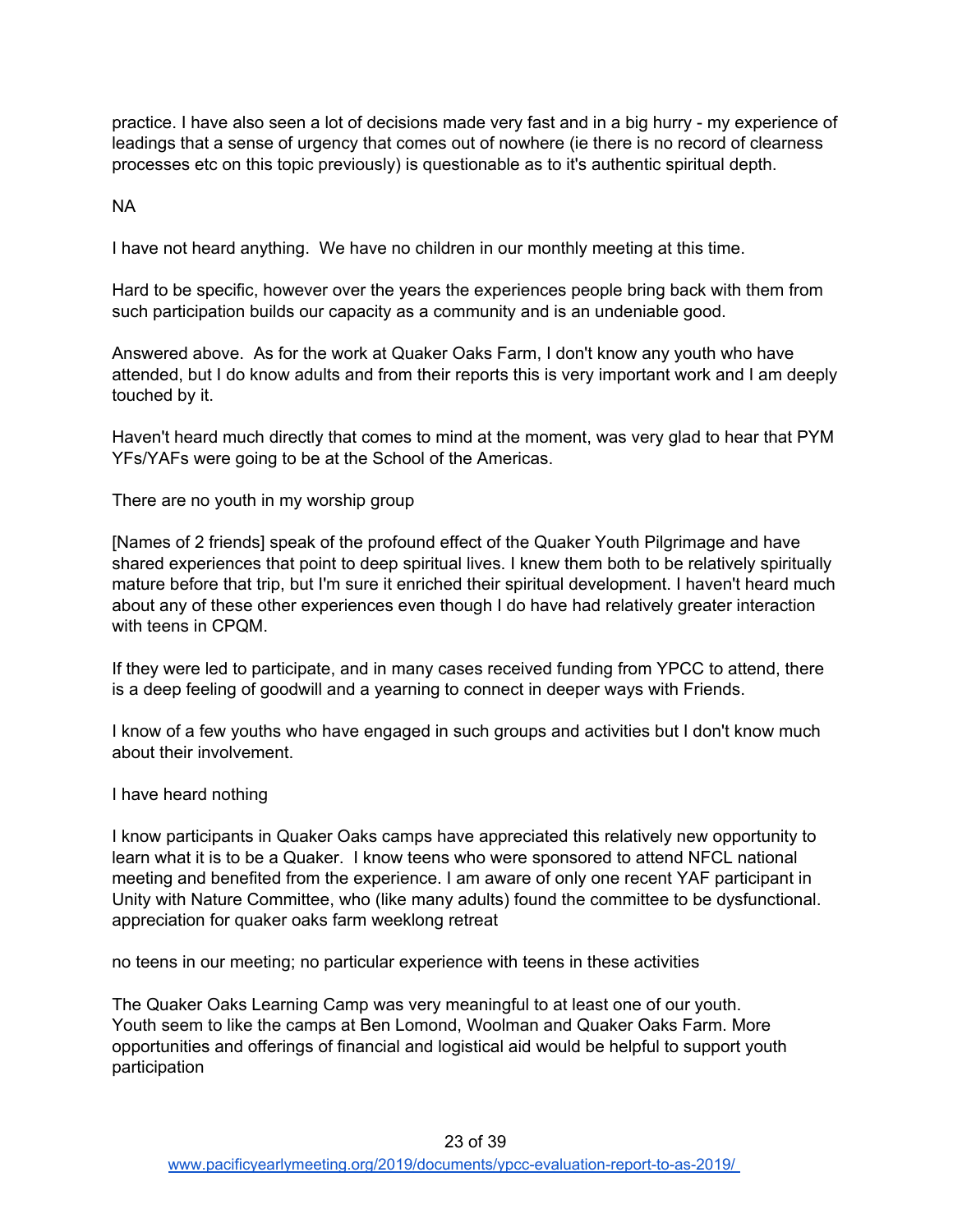Yes I have heard of youth going to these events. It unclear to me if they took it farther than that after the one event.

I participated in FWCC's Quaker Youth Pilgrimage and it was on that trip that I became a convinced Friend, having grown up in PYM my entire life to that point. It was an essential experience in my becoming/remaining/committing to Friends.

# <span id="page-23-0"></span>**Do you have any ideas about how youth (or yourself as a youth) who participate in such activities could make your group and the PYM community more aware of their activities and actions?**

#### *21 responses*

The strongest evidence is whether youth are leading committee work, establishing youth-led programs.

Apart from the Annual Session, we do not have many local spaces where youth can share their culture. This makes translating all regional events into sustained participation very difficult.

Post updates on our Facebook pages, send out a quarterly / semi-annual report, maintain a private (moderated) discussion group for PYM teens

I think PYM should have a paid secretary. She or he would do lots of work but one job would be to put out an email once a month, with pictures, showing the activities of the YM and especially pictures of ou[r] youth. Look at the monthly Newsletter Southeastern Yearly Meeting puts out. <http://seymquakers.org/>

#### no opinion

I'm not sure this is the right question to ask. You seem to assume under Question 4 that folks know what Quaker faith and practice are. I would argue (having just led a workshop where even seasoned Friends came out with a better understanding of their faith and practice) that we don't really know who we are or how to practice deeply. We're lost in a pool of riding on Quaker legacy without actually practicing the ways that led to that legacy arising. Clerking workshops are a great start and we have to go a lot further if this faith tradition is going to be worth belonging to for more than just the community of people we love.

I have seen in my current MM that Friends do know what is going on in the lives of the teens and YAFs because they have built up a long time of knowing the kids as they grew up. They have a strong children's program that I think is essential. "

keep on truckin!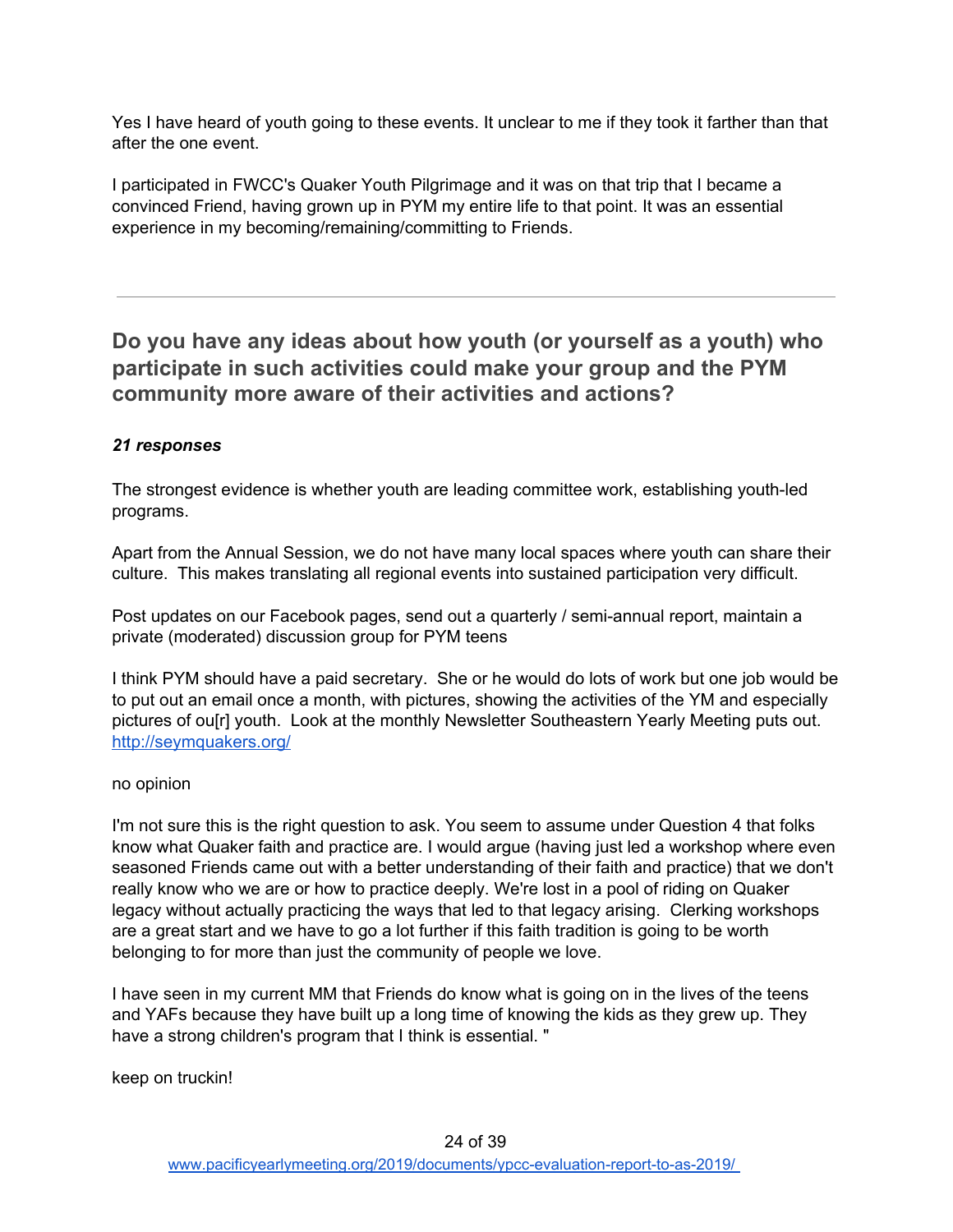Not sure per being new, and my answer to previous question.

We're not great at providing forums for reporting back (or at attending them when we do ), and not just in the case of youth - so not sure what to say. Mainly I trust (and have experienced myself when I've had the occasion to be part of a delegation or other such wider-Quaker (or other) activity) that the individual gains much, and that the effects will be spread in our community one way or another, even if not in the form of a formal report. more youth-led interest groups at Annual Session

I do see posts of FB. Which tells you I am probably older, right? Because young people aren't on that so much. So diversity in social media seems important.

Writing of their experiences for Western Friend or MM newsletters, interest groups or other presentations.

More conversations between youth and adults. Not sure how that should be facilitated.

I was out of state did PYM have a called meeting over Standing Rock? If not it should have. As a historic moment for our countries fight for social justice, it would be great if we as Quakers could be more responsible on a unified front.

Send out emails, publish in Western Friend and communicate more directly with Monthly Meetings

I would not place too much of the burden of communications on the youth. Here is an idea: the Epistle Committee of PYM, or a Monthly Meeting newsletter editor, or any Friend acting as a news reporter could interview young people and ask them what Quaker kids are doing.

a publication devoted to youth writings and activities, similar to western friend or QEW's befriending creation. conscious discussion of reasons for generation gap

for what purpose? communication is not the problem, I think.

Our Meeting has the participants write a report to our meeting telling want they found/learned at the activities. Our youth group wrote their own report to our business meeting.

Interest groups where they could present about their experiences. YAF mentors for teens and middle schoolers - if YAFs were available who are now doing childcare instead to partner up with teens?

I think it's important to engage elder Quakers with the youth and get each of them to tell their story more. Some ideas for this would be to set up a clearness /anchor committee (or at least attempt to) for many of those rising leaders so that they have more of a connection to a home meeting.

Perhaps some kind of blog on the website where folks are asked to write a reflection or some small piece about their experience-- either during of just following and with links set up and information regarding the activities and projects and how to get involved for anyone interested.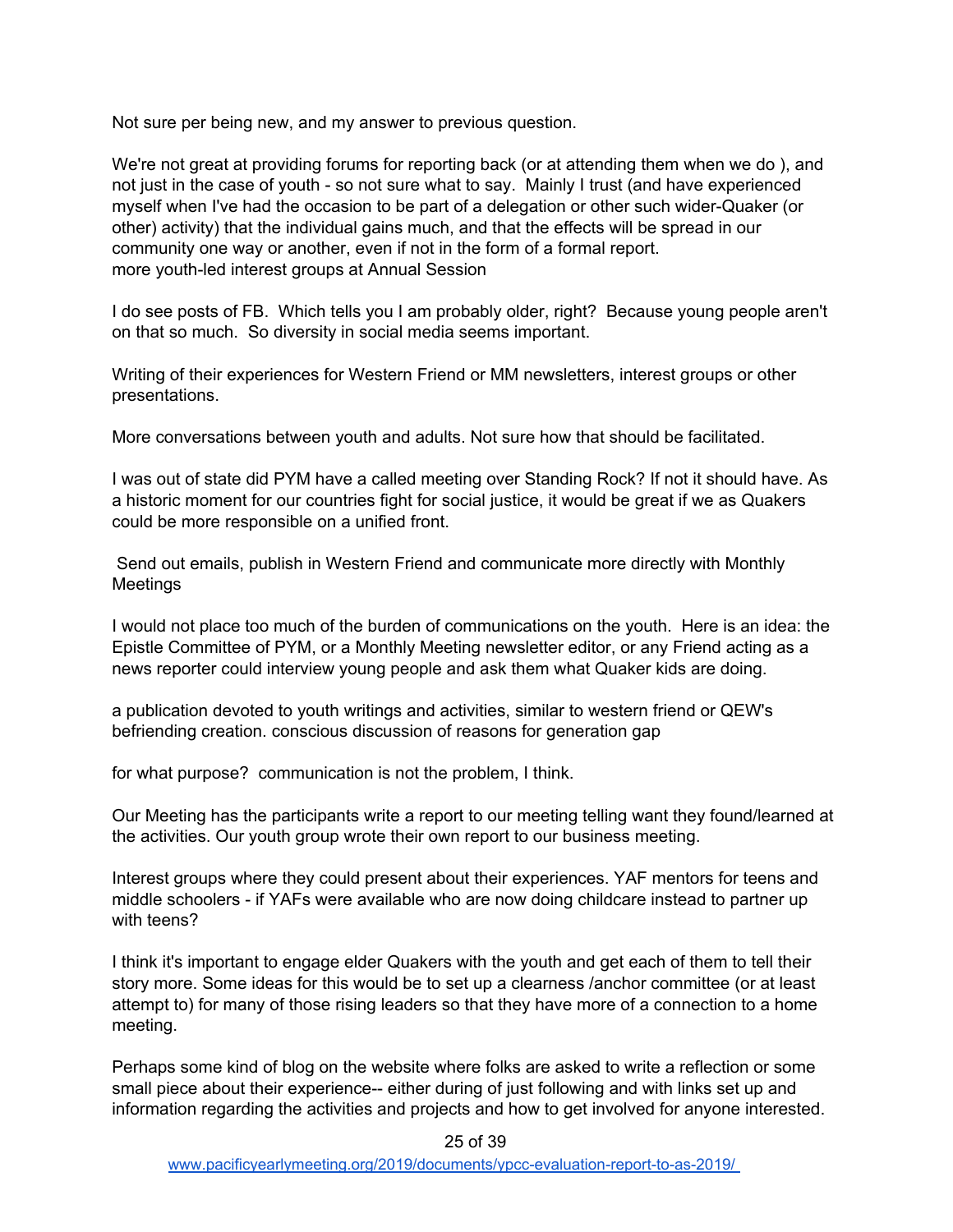That may not be the most conducive to profound personal sharing, but could be positive exposure for the projects and a connective hub, particularly in not excluding those who don't use social media, though of course, it could include those links as well just to show Quakes are hip with it.

# <span id="page-25-0"></span>**In what ways do you see youth taking leadership (or do you as a youth take leadership) in Monthly Meeting, Quarterly Meeting, PYM, or other PYM Friends' communities?**

### *23 responses*

As of now, apart from a few committee appointments, there is little activity in this regard.

I have seen this in some of the QM and YM gatherings, hosting meetings for worship and caring for the young children.

I only see youth taking leadership at JYM. Some YAFS participate in committees. No teens participate in leadership roles outside of JYM

I think young people should be invited to be on MM committees and join MFB when they are ready to do so.

Not at all, basically excluded

You have to have people who 'get it' on nominating for this to happen. Unfortunately, this seems to be rare. That, and we lose many youth because who would want to participate in a sexist, racist, classist, ageist organisation? It is really hard being a young woman and serving this community - I (and my youth co-clerk) were repeatedly overlooked, not consulted and generally treated as less than the other leaders we were working with. It was exhausting - everything we tried to do we had to do the normal amount of work plus battling against institutionalised sexism and ageism. Folks of color have it even worse.

I see the kids taking charge toward change

As co-clerk I am just starting to learn more about the whole "governing process". I would like to see a plan/process for welcoming new teens who arrive or leave without spending the entire time at a gathering, and also maybe setting up a buddy system?

recent keynotes at annual session; appointment of younger members to PYM M&O a plus; we have a long way to go before we can say we're doing a great job of developing youth leadership though.

more YAFs on CPQM committees (nominating, teen program), currently have 3 YAFs on PYM M&O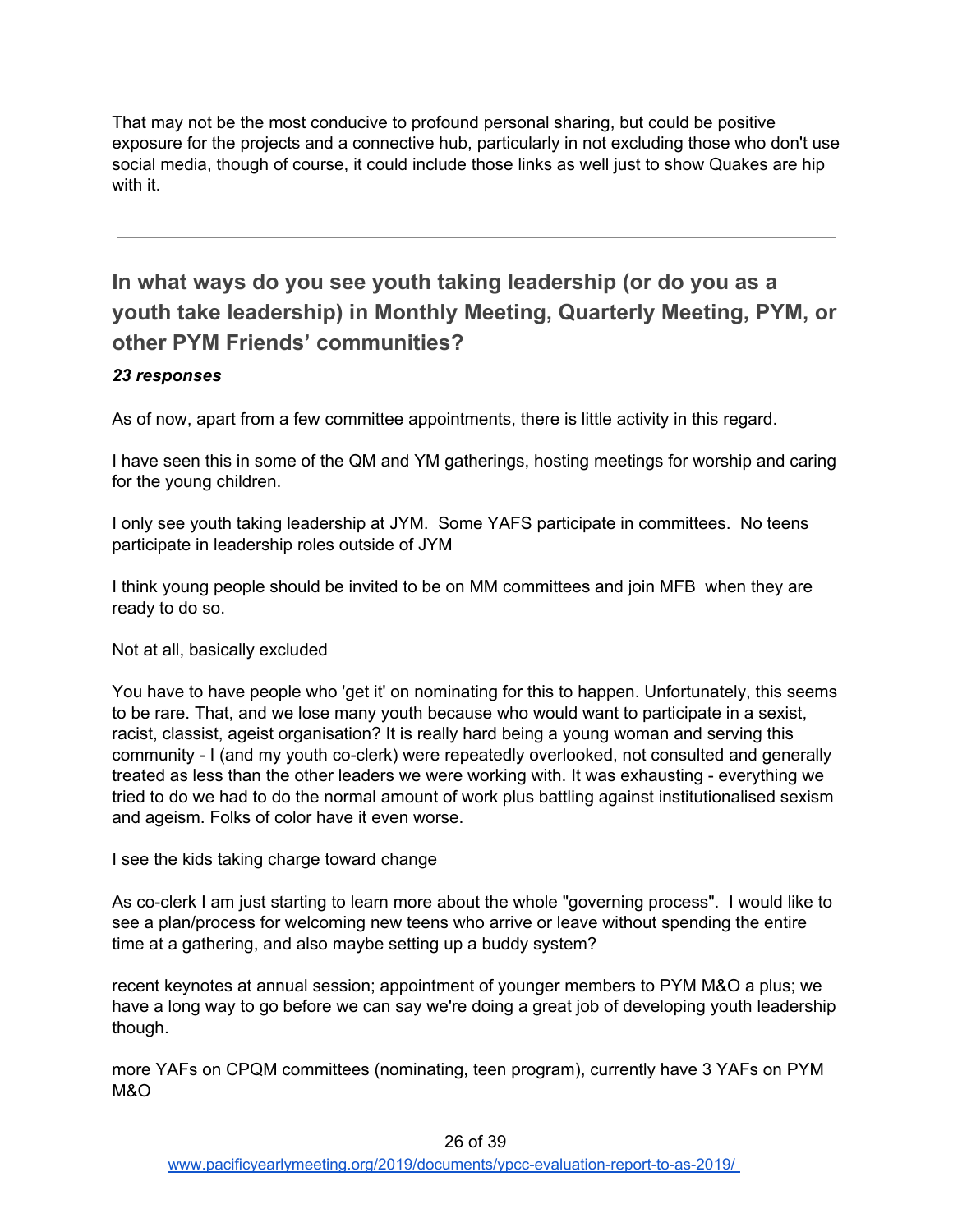I like that the YPC have youth involvement in the coordination as well as the activities. I have seen good leadership from some clerks.

There have been more young people attending Quaker Center programs, in part due to Quaker Center's invitation to complimentary registration for YAFs and teens and in part due to the YPCC funding. There have been more YAFs on PYM M&O in recent years.

Clerking!

.

I have consistently taken on Quaker leadership since getting involved in PYMs activities. Primarily this has been outside of Monthly Meetings however I have also served on multiple MM committees and currently serve as a Friend in Residence for a meeting.

Becoming members of committees and being Meeting reps to various Quaker and non-Quaker outside groups

No examples come immediately to mind

organizing their own JYM schedule for annual session, asserting their opinions and behavior

X and a few others took on some YAF leadership; now and then there is a 'leaderly' teen in the quarterly session cpqm; no simple transition system since teens are not typically integrated into regular and frequent Quaker process, as in a monthly meeting.

I see many more youth/young adult friends taking leadership roles. One young teen started being a counselor at Ben Lomond Summer Camp, young adults are more part of the PYM community - attending worship sharing, being on committees - Much to the enrichment of us all.

Being on committees, being asked to serve, Quakerism 101 for teens, continuing the mini-AVPs at PYM. More casual gatherings between larger ones that are supported by YPCC

I don't see a lot more leadership within the Quaker youth community aside from more young adult friends on PYM committees.

Not sure.

# <span id="page-26-0"></span>**Of everything that the YPCC/YPC has initiated and been deeply involved with, what are you most excited about?**

#### **Top 5 responses:** Quaker Oaks Farm Spring Service Learning Camp 77% Financial Logistical support for individuals 73%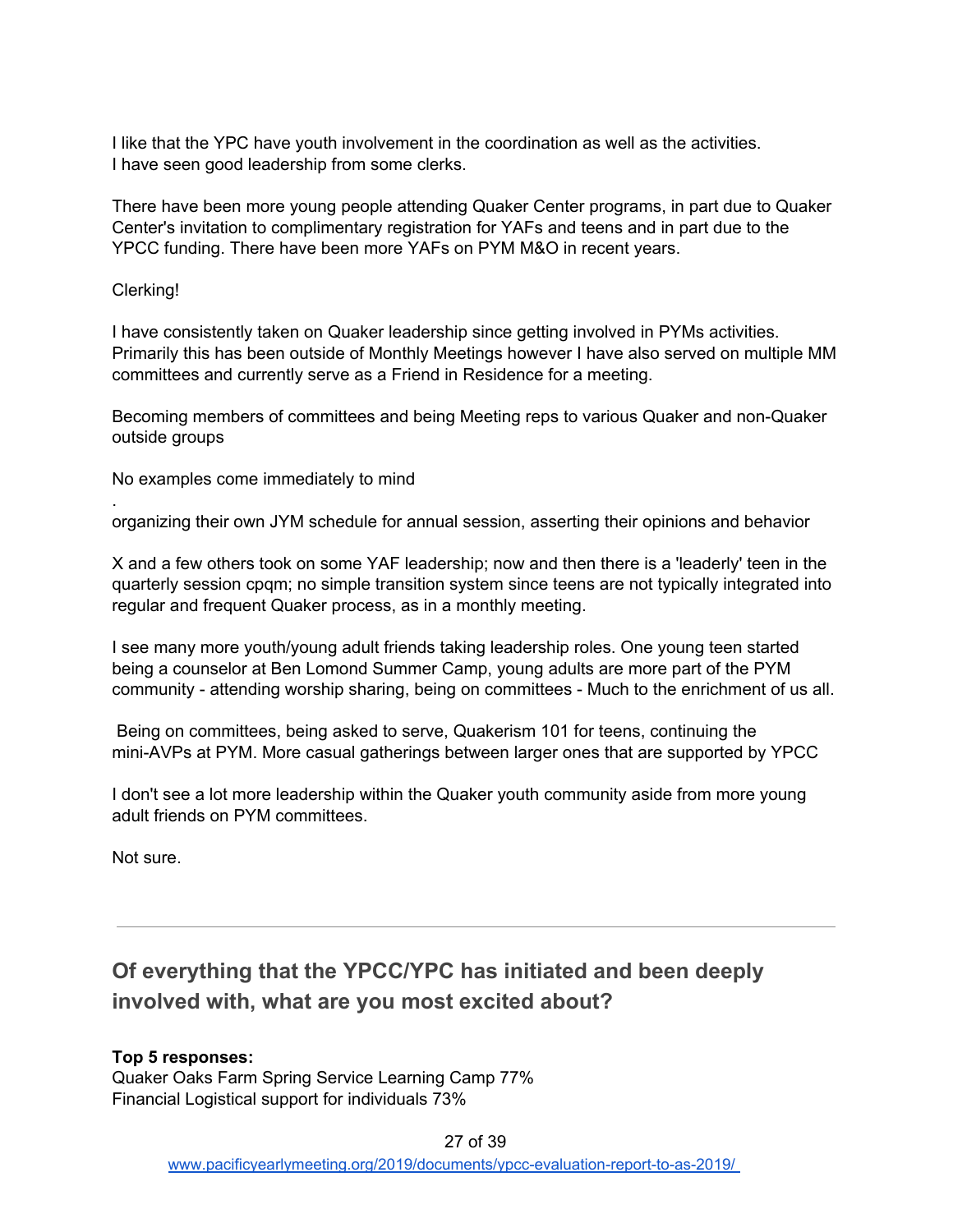# <span id="page-27-0"></span>**Are there any other activities that youth in your community would be interested in that the YPCC could support?**

#### *19 responses*

Youth-led programs at the MM level.

I wish the YPC/YPCC could helpmake youth aware of programs that are already happening, and help to provide the infrastructure so youth can attend. For example, when the Rise Up Singing folks came to Ben Lomond, that might have been a great opportunity for youth to attend and participate together. When there are clerking or eldering workshops, youth could be encouraged to attend in more concrete ways than just by sending information. Youth attend things when there are several youth going and someone needs to talk programs up because the youth are too busy to initiate.

I think at trip to Friends Committee on Legislation CA, or AFSC would be good.

meeting kids from other meetings, establishing a larger community

Again, this seems to be back to front and focusing on supporting individuals instead of building a meaningful spiritual path for all Friends. Once we have a faith tradition that is 'on fire' with the Spirit, you won't be able to stop youth coming in. This question highlights the scarcity approach trying to work out how to make youth stay instead of having the hard conversations within MMs as to what is really going on - dig into the conflict that exists (if folks are willing to look) and work through it, it is the way to revitalise Meetings. We've seen it happen elsewhere eg East Coast.

not really

Not at this time.

YAF and/or young family camping trips

not so much for my Meeting at the moment.

I believe that regular retreats would be of interest because I understand that the CPQM gatherings are held at times that are hard for teens to attend due to the timing of SAT and AP exams.

I would recommend monthly service meetups. We don't have to reinvent the wheel just team up with a service org and show up. As well as a twice a year backpacking trip either for YAFs or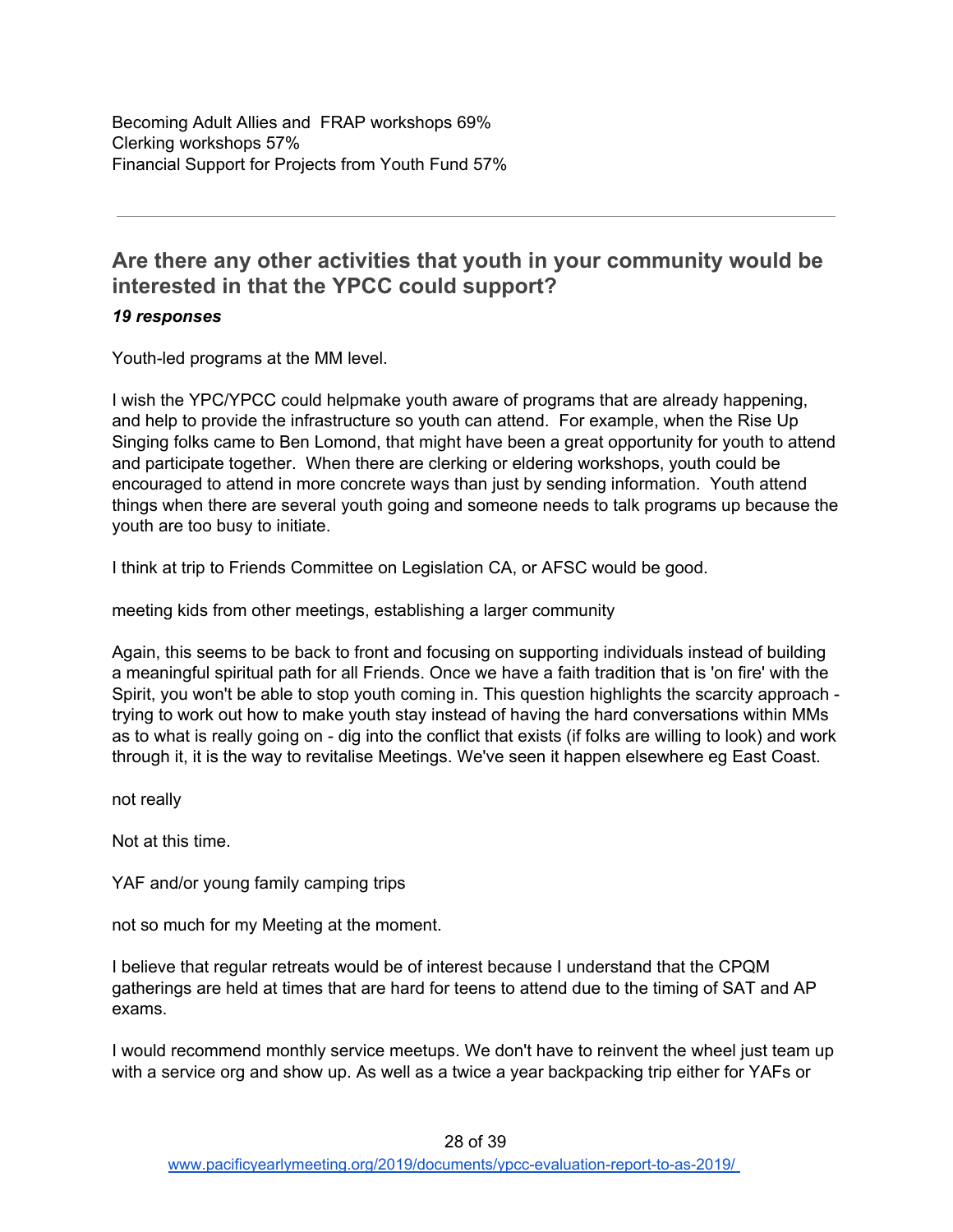teens but to start YAFs cause of liability issues. This would glam up our programs and we could reach more youth.

Don't know

My Monthly Meeting has only one teen (a strong group recently graduated from high school). Interfaith activities (e.g.: involvement in peacework) could be of interest to Quaker youth. don't know

no No

Peace Action Camps, workshops on the Selective Service System, workshops with FCL CA

Backpacking/camping trips to connect youth as they move into the next age group.

The youth in my meeting and WG area area all 10 and under with an emphasis on the 4/5 age. I don't have a clear idea of what YPCC supports with youth under high school age and what that would look like. The meeting is working hard to build up some kind of Children's Program and is in the exciting stage of having enough core people to reasonably do that and is just starting out. So, while not strictly a youth activity-- curriculum review, pooled resources with what other meetings successfully are doing/have done is all having to be gathered and completed with a lot of footwork and probably not just at our meeting. How great would it be if all that sort of thing and further ideas and contacts was gathered already and available to every meeting in PYM via some cloud folder?

Also, I've had at least one parent of young kids ask me about Quaker parenting resources and perhaps there is some piece of the development of allies and support of youth that is entwined in the support of families in supporting youth. Not to mention, some of the older "youth" are parents to the younger youth, so looking at the whole family hits multiple demographic boxes under youth program care. : )

<span id="page-28-0"></span>**Comments about "Has the YPCC improved the quality of the youth programs year-round within the broad scope of PYM?"**

*25 responses on 1-5 scale: 76% rated a 4 or 5 on the scale and 16 added comments*

Alyssa rocks!

For the cost of nearly \$8,000 from SFMM, I fear that there doesn't seem to be any tangible (year-round) benefit. Again, this is partly because without youth convincements or participation - how could it?

non-existent, not a factor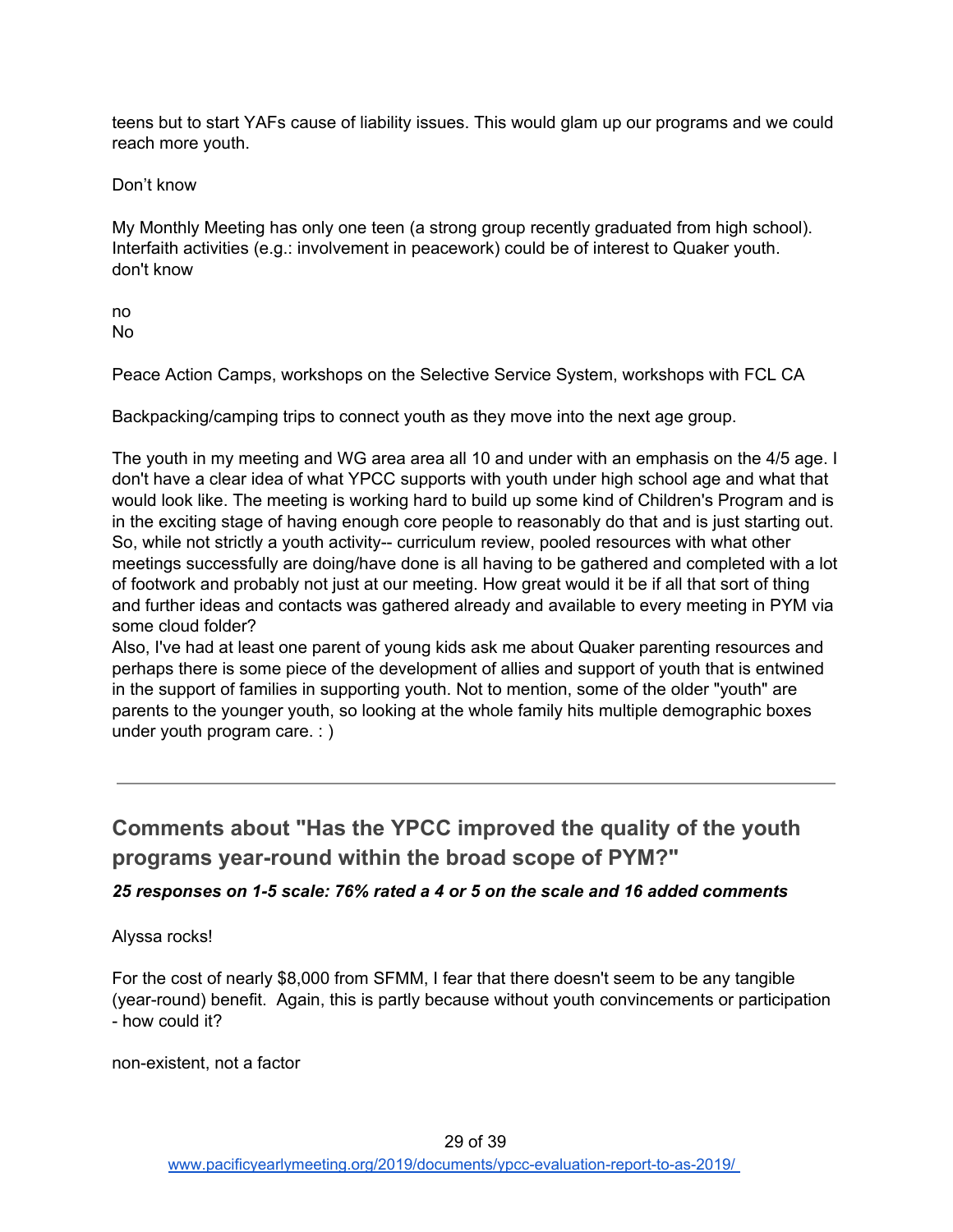Alyssa's work has made a big difference in a range of areas from influence on New Year's Gathering to JYM, Children's Program and beyond. Having her participate in the QM/YM Coordinating calls (as well as the other Coord calls) was pivotal. However the job gets defined in the future we still need someone who has both the big picture view and also the child/youth-centric anti-racist perspective to bring.

I think YPC/C is important and should continue. Again, I'm too new to have much to say yet...

That is certainly my impression!

Unquestionably.

I don't know; have no first-hand knowledge

Coordination has improved (implicit in the title "Coordinator"). Some improvement in planning for youth at QM is evident.

more, and more diverse

"broad scope of PYM" is the problematic category-- PYM is a weeklong event with fragmentary extensions insufficient to construct real community and Quaker growth. How to create youth-connected monthly meetings, or ongoing intermediate structures with continuity and strength?

I see much more visibility of our youth since we had YPCC. The youth before were invisible. This was not right, as they are god's children.

<span id="page-29-0"></span>**Secretarial / Admin work: Should PYM consider hiring someone designated to do such a job on behalf of all the committees and the YM, and then focus the YPC's work more narrowly? Or does it make sense to have the job description for the YPC include such secretarial/administrative tasks? Any other thoughts about this?**

*26 responses: 11 support 2 positions (42%), 8 think YPC should do admin as well (38%), 6 don't know (23%),*

To compare to other YM whose statistics, MM structure, budgets and membership is different than our own is difficult.

One needs a weekly schedule and time "pie chart" With objective information about the number of hours required to do "secretarial" work this decision can be made. Ex: Of a 40 hour week, what percentage of hours are spent on the above? This is with the understanding that at certain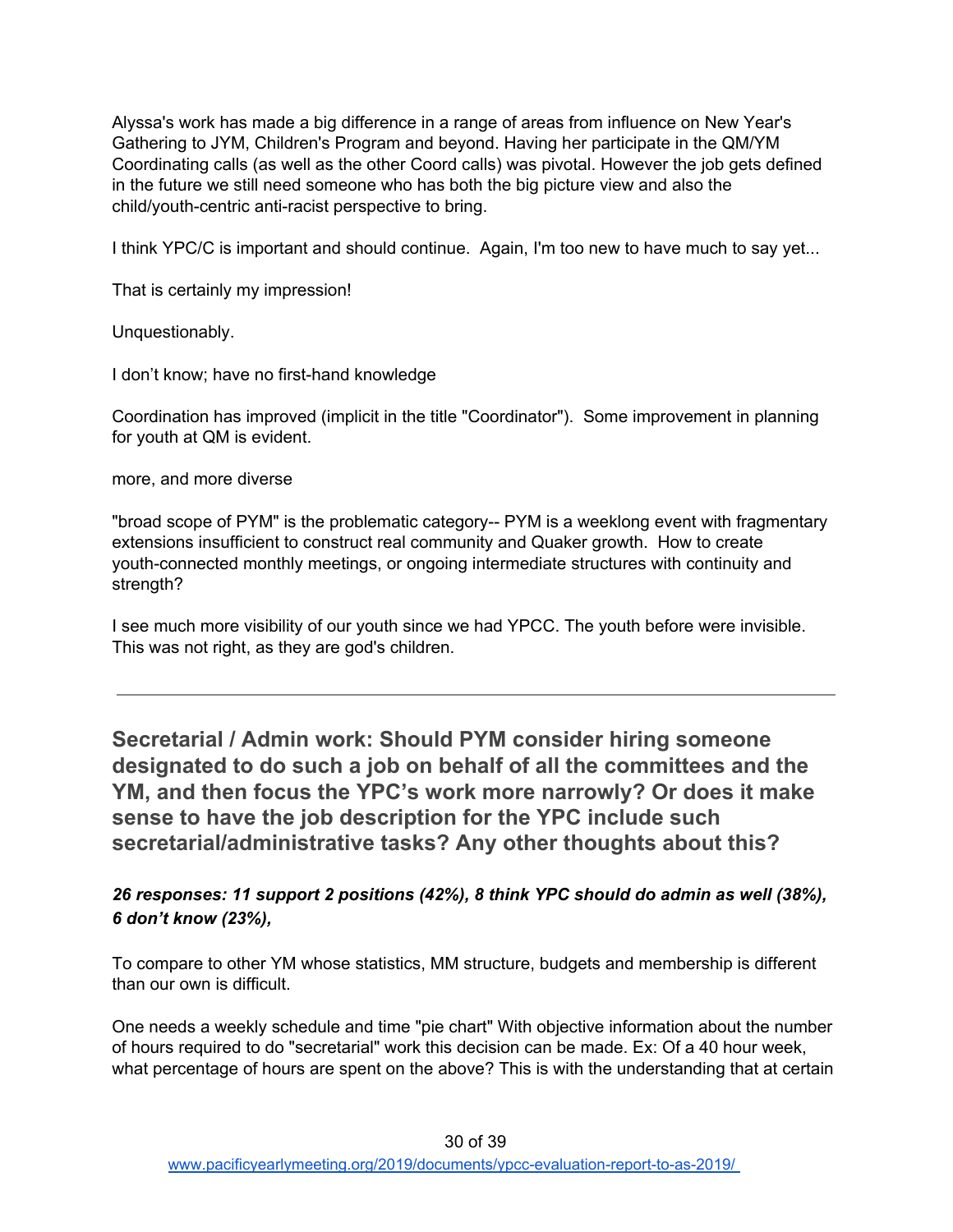times during the year (e.g. the 60 days before the Annual Session) the amount of time spent connecting with other committees and officers will increase significantly.

It might be helpful and appropriate to split the roles. However, we need to be mindful of any additional financial burden.

YES, YES, YES, YES, YES!!!!!!!! PYM needs an administrative assistant so the YPC can do youth related things.

This YM needs a secretary. Someone you can go to for information. We need an online newsletter. Then there is plenty of secretarial work besides.

need to narrowly focus on actual results/changes directed to goals

We need an admin/secretary worker and to narrow the YPC work - it is extremely unlikely that we'll ever find someone with Alyssa's blend of skills again which was extremely strong on the organizational side as well as the inclusivity/youth work. I'm very pleased to see this in the survey.

allow more freedom for the YPC to do community work

I can see how this could be helpful. It might encourage a YPC to stay longer and do more with less burnout.

This is an important question. As sole YM employee Alyssa has had to take on a huge amount of that work just to be able to do her job. Question of course is whether our PYM is in a position (or chooses) to fund more than one paid staff position... I suspect not. Maybe a retooled and motivated Communication Committee or whatever we're calling it now could take that on, or hire a part-part-time or contract person to do some of that work, database maintenance and such.

yes, could be helpful to have another person doing admin work

I don't think the YPC needs to be skilled at the secretarial / admin tasks. Does that mean hiring someone to do that? I don't know the answer.

I guess I don't fully follow this one. Not sure.

If it is a full-time job, it should involve admin/secretary work for PYM also.

I don't think PYM needs to hire anyone else, and I also think that the YPC's work should be focused more narrowly.

If we don't have both, it should be clear in the YPC role that a fair chunk will be secretarial/admin work for the YM. Both would be swell!

It would seem valuable to prioritize the work of the YPC to be more focused on the support of the programs and less of the administrative secretarial work.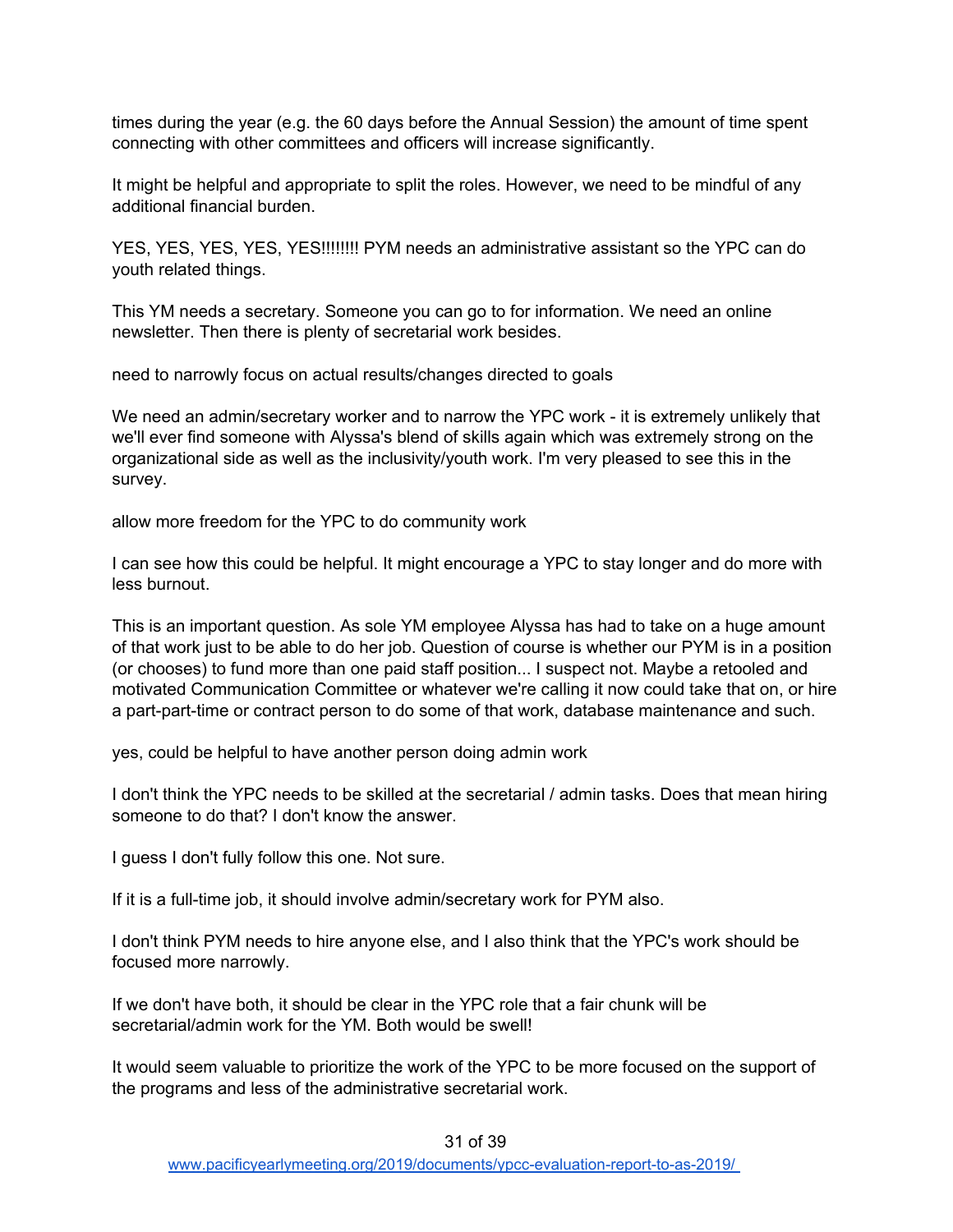The yearly meeting needs a general secretary position so that the YPC can focus on the work that was intended for them which is to grow and develop our youth programs.

Yes, I think this should be considered.

I really can't answer this. Have no strong opinion.

It would be difficult to get PYM approval for a 2nd paid position. Including some "overhead" activities in the YPC job description is reasonable at present.

adult officers and committees should do as much of this as possible

I think it is in right order. While some of these tasks are tangential, others are integral to the job and having another person perform them would just lead to communication inefficiencies. no

Yes - hire someone - let YPC focus on being part of the community, not administrative work. Some basic computer knowledge is probably essential but communication skills and respect for youth and families is more a priority. Also commitment to a spiritual process is of primary importance.

I think we should hire a general secretary. The YPC should focus on youth programs not the shit show that is the PYM committee system. (its late pardon my french)

## <span id="page-31-0"></span>**Any comments about the cost of employing a Youth Programs Coordinator?**

#### *24 responses: 71% report money is well spent*

Increase the pay

This should be treated as with all other spiritual leadings: What are the fruits? Are we still called to do as much? Is this serving where we are at the present moment? Are we open to hear the Spirit move us in a new direction? Friends may do well to discern whether the total investment in one staff member can be spread across two \$35,000/year positions: 1) outwardly facing [outreach related] and one more inwardly facing [curricula, programs, etc]. The cost burden on our MM of the current YPC role is difficult to defend given there are so few tangible benefits at the local level. The raw cost for the YPC would also include any monies paid by MM to send youth/families to the Annual Session/programs. An inherent part of the YPC traveling to all MM is to seek means to offset the costs with earmarked donations. This means of raising private sponsorships is used by FCNL, AFSC, Friends Journal and other Quaker organizations. It demonstrates a willingness to describe benefits and animate Friends to support the work through voluntary gifts. With two \$35,000 positions, I can easily see raising more than 10% of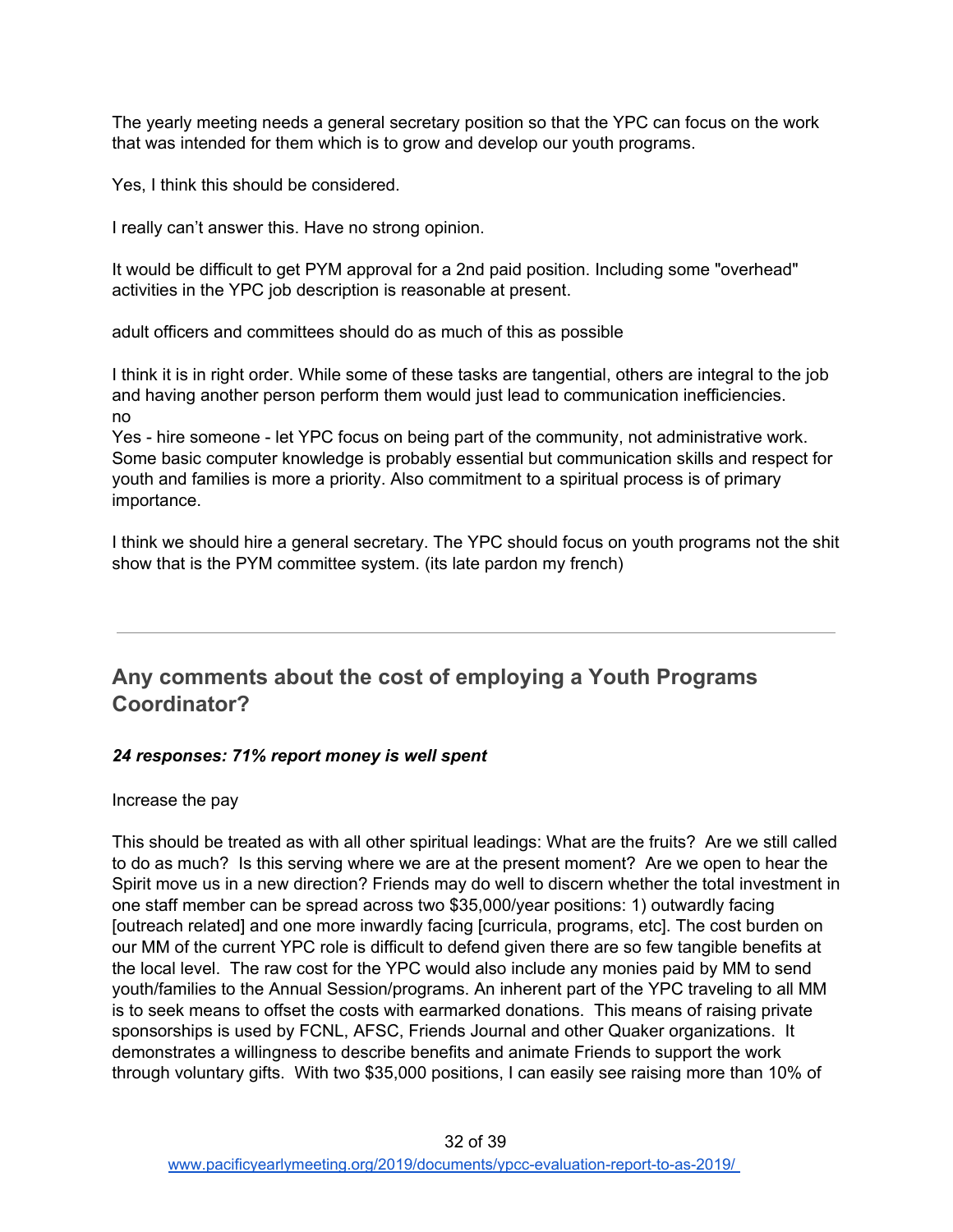the total cost through such visitations. Every year, these funds can be spent down before using monies in the PYM general fund.

I believe it has been a good investment.

You get what you pay for. We need good qualified people and we need to pay them a living wage. I am fine with this.

We need a youth programs coordinator.

need to see some changes at the monthly meeting level

Having a general secretary would be great. In addition, it would be great to have a YPC who works equally with children's programs as with teens/YAFs. I would hope that a new YPC would be willing to work 5 days for the same salary - Alyssa was highly qualified and negotiated to work 4 days, I'm not sure it would serve us to keep that arrangement if we hired someone less experienced.

go with a slightly higher payment bracket than now

Again, I'm new to all this, but it seems supporting JYM and youth programs is important, especially supporting meetings with children, teens and young adults and the YPC is sort of the "nerve center" that keeps an umbrella over everyone.

money well spent. May be impossible to find someone as good a fit as Alyssa has been however! Will pray that's not the case.

glad we're supporting this work!

It's affected the budget of my very small monthly meeting, but we all support the position of YPC.

A reasonable wage for the work.

Too much money going to one person whose work has been pulled too much into PYM admin and has not had enough of a direct impact on youth programs in recent years. This did not seem to be the case in Alyssa's early years in the role of YPC.

It is the best way for Quakers to spend money as we need to share the quaker message to future generations.

It seems to me to be money well spent.

The increase in PYM dues since hiring a YPC has impacted our Meeting. We struggle yearly meeting our budget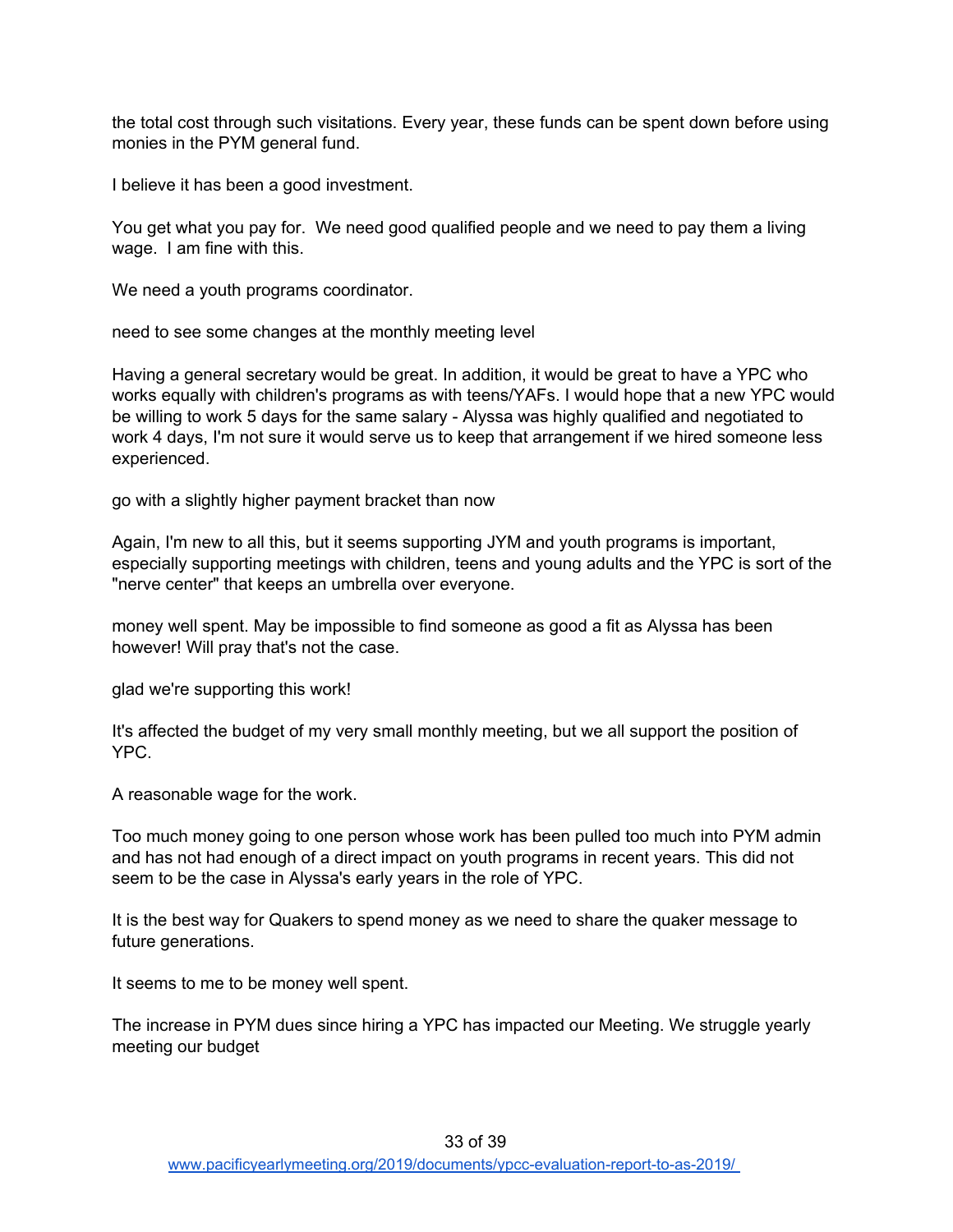Although my Monthly meeting is able to pay its share (at the cost of reducing donations to other Friends' organizations), there are some who are skeptical of the need for a paid position (I am not one of these).

most quaker youth seem to be upper/middle-class and tend to take adult support for granted, just as i did at that age, half a century ago.

I think it is money well spent.

not a fundamental concern for me

It is expensive, but needed to keep our community together now and in the future.

Did the YPC think it was satisfactory and sustainable? Without comparing to other similar jobs, I can't answer. This job should be compensated well and in accordance to the skill and experience of the person.

The money is worth it.

<span id="page-33-0"></span>**While this program evaluation has a broader scope and is separate from any performance review of our employee, the Youth Programs Coordinator (YPC), we do welcome any feedback on Alyssa's YPC work here. Comments:**

Alyssa rocks. I wish we could clone her.

I am appreciative of her work and continue to hope that we invigorate youth to respond to the promptings of the Spirit in their hearts.

It seems to me that Alyssa has been an excellent YPC. However, it does seem that she has been stretched beyond the core purpose of the role, either by stepping in where help was needed or stepping up as the only paid YM staff member.

Alyssa has been a great YPC up until this past year where I felt she was more missing in action. I did not experience her as involved this past year and that was a loss. I think her participation on the quarter teen committees and JYM is ESSENTIAL.

it is hard to change things

I worked a lot with Alyssa and given her some feedback (mostly gratitude!) directly. I have greatly appreciated working with Alyssa - there wasn't really anyone else who was seeing across the whole YM, other than the Pres Clerk, to the same degree that I was. We were able to support the YM changing in some critical ways that increased harmony and decreased conflict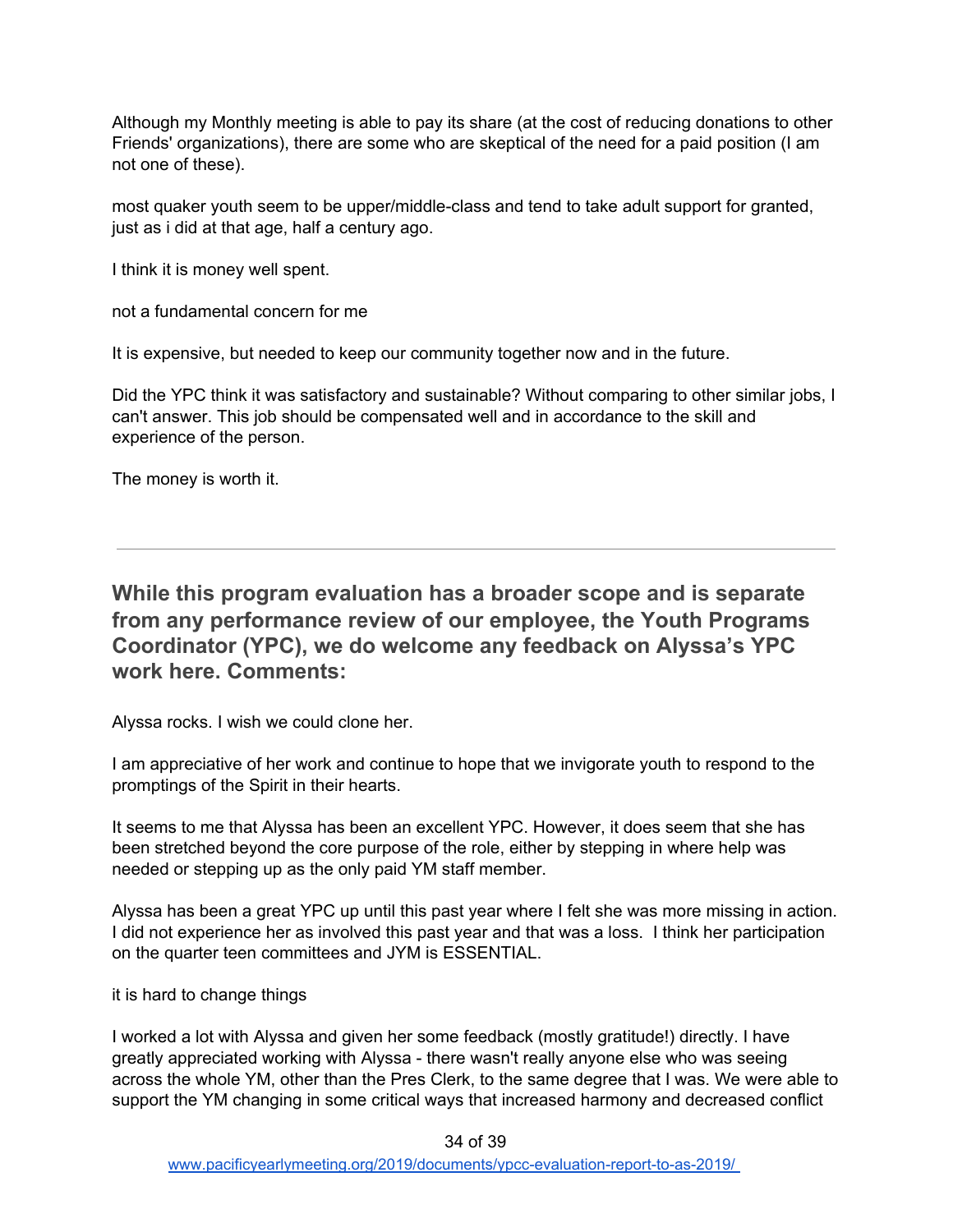because of this shared overview and ability to work together. We were also able to support raising and growing the idea of a general secretary.

I think it is more likely that we'll find two Friends - one with ministry in administration and one with ministry in youth work - rather than one Friend who has ministry in both directions. It could be very challenging for someone with a youth-orientation to step into Alyssa's role if they are expected to continue with the IT and admin work she's been doing.

I do think that whoever takes on this role needs to understand that they are a 'Public Friend' and so going to be expected to behave differently to other Friends eg in being more circumspect in how they respond to challenging situations. There are more expectations on Public Friends than others because of their role.

she is great. glad she is leaving when she needs to.

I really enjoyed having Alyssa's support and insight. I don't know for sure, but it seems like she might have been able to be more hands on, had she had more secretarial/admin. help.

so grateful for all the work Alyssa has done

Based on your list of important skills for this position, and to realize Alyssa is a "yes" for many of them, says how blessed we have been with her talents.

I think she did a really great job, as the first person to really develop the position, there's now a clear blueprint with which to move forward.

I heard that she saw the job as PYM and was not so involved with quarterly.

In summary, I believe Alyssa did a lot of helpful work for PYM, but too much of it was admin and technological and has not had the impact I had hoped for on the youth and youth programs of PYM…

THANK YOU THANK YOU THANK YOU! I have felt so nurtured and held as a young adult in the YAF community because of your care and outreach with us.

I love Alyssa and so appreciate all the effort she put into assisting me as the new clerk of the teen program committee for SCQM for this past fall Fellowship. She made herself very available and was very helpful in giving me background information as a totally new clerk to this committee. I wish her all the very best in the next chapter in her life.

She has been phenomenal in progressing the professionalism of our programs and in growing the content of our fellowship opportunities.

Have no first-hand knowledge of her work as YPC

I will respond to this question later, after giving it more thought.

uniformly supportive and sensible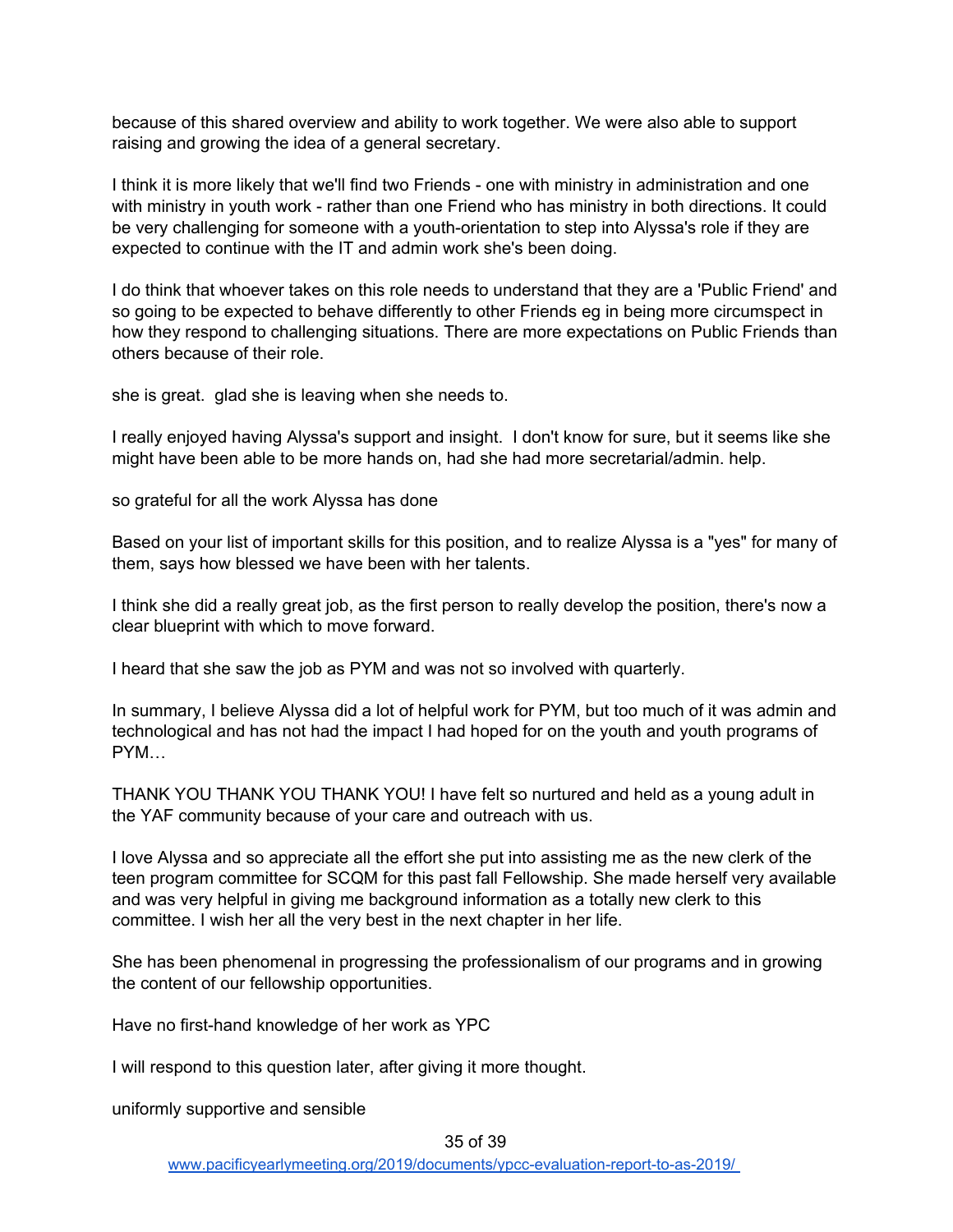I can't say enough how valuable Alyssa's work has been!

...Most of her work was outstanding. She has a lot of wisdom and skills. I think that she overreached her capacity sometimes and got overly stressed. That stress overflowed onto others and caused some tension at times. ...

I think Alyssa is a wonderful human with a huge heart who cares a lot about organization and youth programs. I think at the time that Alyssa came into this position, that is what PYM needed from someone and Alyssa stepped up. Having worked on a committee with Alyssa, I will say that her growing edge is learning to let go of doing some things in the way she wants them done and instead let/nudge others in the committee to take on roles and then support them in it rather than simply doing it herself.

THANK YOU!!!

# <span id="page-35-0"></span>**Is there anything else you would like the YPCC to know?**

#### *14 responses*

1. Worship & Discernment.

JYM might be more meaningful if there was more about the core of Quakerism. I'd like to suggest that there be sessions that help teens better understand worship and discernment. Unless the JYM planning committee thinks there should be some information about worship presented, there probably shouldn't be lectures. There are many ways this could be done. The primary question is whether it should be done. The secondary question is how it should be done. Below is one possibility:

- One way to organize a session about worship could be to ask teens about their experience of worship. Poll them anonymously (use index cards) - asking them how well they understand what to do during meeting for worship. Have a discussion (not worship sharing) where teens who have a sense of how they do worship & discernment talk about what they do. And make it safe enough and encourage teens to talk about what they are confused about, don't understand, or dislike. Teens can also talk about what they find fulfilling about worship. The idea is that such a session would be about their experience—positive, neutral, and negative. Not an attempt to talk them into anything. The same process could be done about discernment. 2. Ask for help.

A big reason that PYM and Quakerism are shrinking is that young Quakers who become old enough to attend middle school drop out in droves. We could learn a lot from the teens' experience. Let's propose a session where we ask teens why they think this happens and what could be done about it. Adults seriously asking for the advice of teens will be engaging for teens, and the things they come up with could help with PYM's serious problem of dwindling membership.

#### 3. Articulate goals.

I think that the Adult JYM Committee and JYM would be more effective if we articulated what our goals are for the annual JYM session. If we did this, it would be easier to decide what to do and easier to evaluate the session.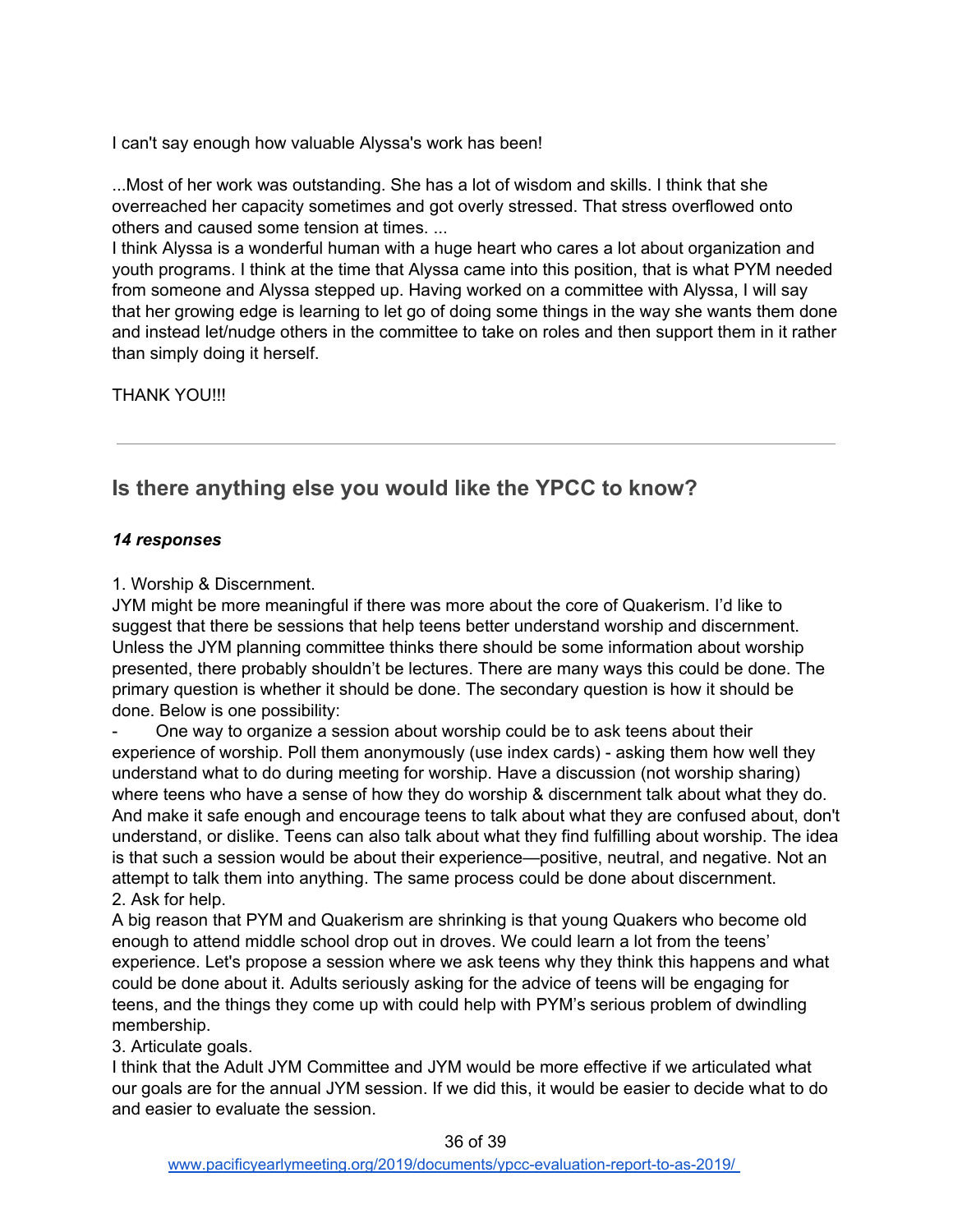For example, suppose JYM decided that their goals were to

(1) have fun,

(2) build a sense of community,

(3) get to know each other better,

(4) learn more about Quakerism,

(5) be of service to the larger community in some way, and

(6) become better at practicing Quakerism.

These could be used to plan the schedule. We could evaluate proposed activities in terms of the goals. It would give us a better yardstick to determine how successful JYM was, figure out if it is getting better year by year, and what can be done to improve it.

4. Explain why things are done.

I'd like to suggest to the JYM planning committee that we develop a norm of explaining why things are done at annual meeting. Activities are more meaningful if you know why you are doing them.

Some of the activities are decided upon by the teens, and I think it would be helpful if, at the annual meeting, they explained why they decided on those activities. It could be before or after the activity.

• Other activities are decided by adults. For example, although the decision to have some time devoted to Alternatives to Violence may be a teen decision, which exercises are done is a decision made by the adults who lead that session. I think it would be good if the leaders of sessions like this told the teens why we are doing each activity. For example, for one activity the leaders might say, "We are doing this game just for fun." For another one, they might explain, "We are helping you to learn how to do reflective listening because listening is an important part of Quakerism..."

5. Hold some discussions.

In the evaluation, the possibility of adding some discussion was proposed. I heartily agree. I was in worship sharing sessions when there were really long, uncomfortable pauses between people speaking. The pauses did not appear to be caused by spiritual reflection. I think that replacing some of worship sharing with discussions would be a good experiment. We could try some discussion and see how they worked. Some queries for discussion (not worship sharing) might include:

What is it like to be the only Quaker in your school?

Has it ever been challenging to you to be a Quaker?

What is the deepest spiritual experience that you've had?

It would be a good idea to ask the teens which queries they think will be both meaningful and will get some active involvement going.

6. Ethical Challenges.

In First Day School, I used to lead discussions of ethical problems that children faced. They were older elementary school children. We mostly talked about ethical issues that the children faced, although sometimes I brought in some cases for them to discuss. People, including children and teens, generally have strong feelings about what is right and wrong, and love to discuss them. We could ask the teens what ethical problems they experience. There are specific methods for discussing these ethical issues in ways that promote moral development. We could use those methods.

7. Teen Unfriendly Sessions.

It seemed that some "Intergenerational" plenaries and sessions were not concerned with the generation that makes up JYM. It seemed that some of these sessions were planned to engage the older generations and ignored the interests of teens. It was unpleasant to watch the teens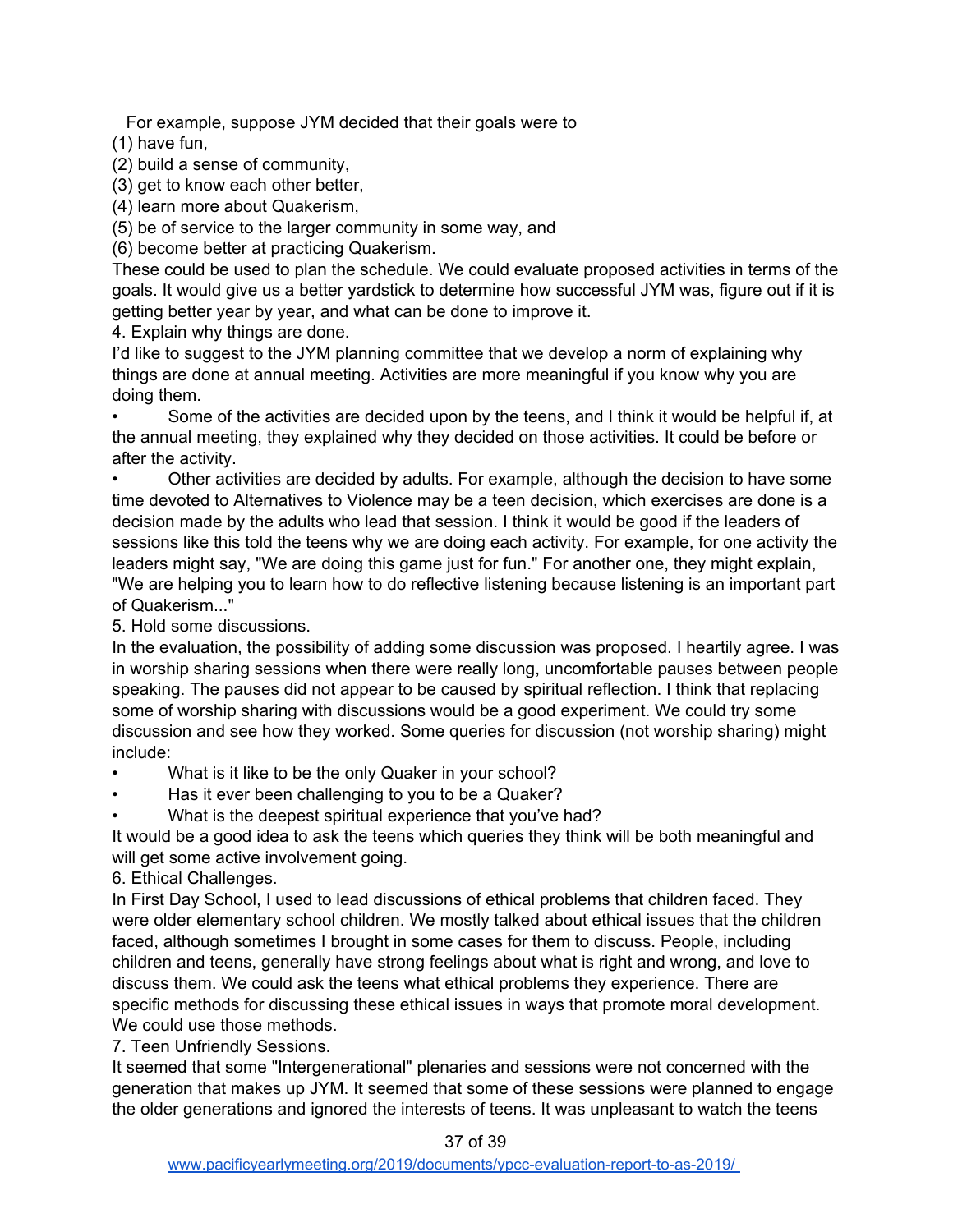squirm and grow increasingly bored. This didn't seem good for them or for the community. If the teens chose to attend these sessions out of some sense of obligation, maybe we could encourage them to do something more engaging instead. If they are required to attend some of these "intergenerational" plenary sessions, maybe we could encourage them to advocate that the sessions be genuinely intergenerational and actually address and engage their generation. 8. Learn from others.

We are kind of isolated from the larger religious education community. There is a pretty huge literature on teen religious education. There is even a Quaker Religious Education Conference that has an annual meeting. There must be a lot that we can learn about how to make JYM more engaging and meaningful. We could look into some of these resources. I'm not willing to do this alone but if one or more people would be willing to work with me, it could be rewarding to look at some of the religious education for teens literature to see if there are things we can use to make JYM better. I'm not thinking of any giant project here. I'm thinking of maybe something like

agreeing on one book to read, reading it over several months and talking about what we can learn from it.

sending someone to the Quaker Religious Education Collaborative conference. It could be a teen or an adult.

asking people who teach religious education at Quaker colleges for their ideas and advice.

The specific action that we take is not as important as taking some action to learn from the wealth of knowledge out there about teen religious education (Quaker and non-Quaker). 9. Urgent Action.

Amnesty International has a program called Urgent Action. "It's all based on a very simple idea: when someone is in immediate danger of serious human rights abuse, those responsible receive thousands of letters, faxes and telegrams from all over the world demanding it to stop. This shows the authorities that the world is watching and has the potential to protect that person from further abuse." If JYM wanted to, they could find out who Amnesty's current Urgent Action cases are and write letters demanding that their abuse stops. I did this with elementary school age children when I taught First Day School and it was an engaging activity that led to real, positive consequences.

10. Clerking mentors.

In the evaluation, one person suggested having a clerking mentor who was available to discuss process after the fact or consult during the meeting. I think this is a great idea. The mentor could approach the teens who are about to clerk a meeting and say, "I'm available to be a clerking mentor for you if you'd like. I would observe the meeting and give you some feedback afterwards. It would be a balance of positive feedback and constructive criticism, and we wouldn't do it publicly. We'd talk one-on-one where others couldn't hear." They could decide whether or not to accept the offer.

The events at the Annual Session are important particularly the energy that this brings back to local Friends. I hope that we give due consideration to what fruits are being born at the MM level as this is the basis of the Society.

We will miss Alyssa as YPC!

More communication is helpful.